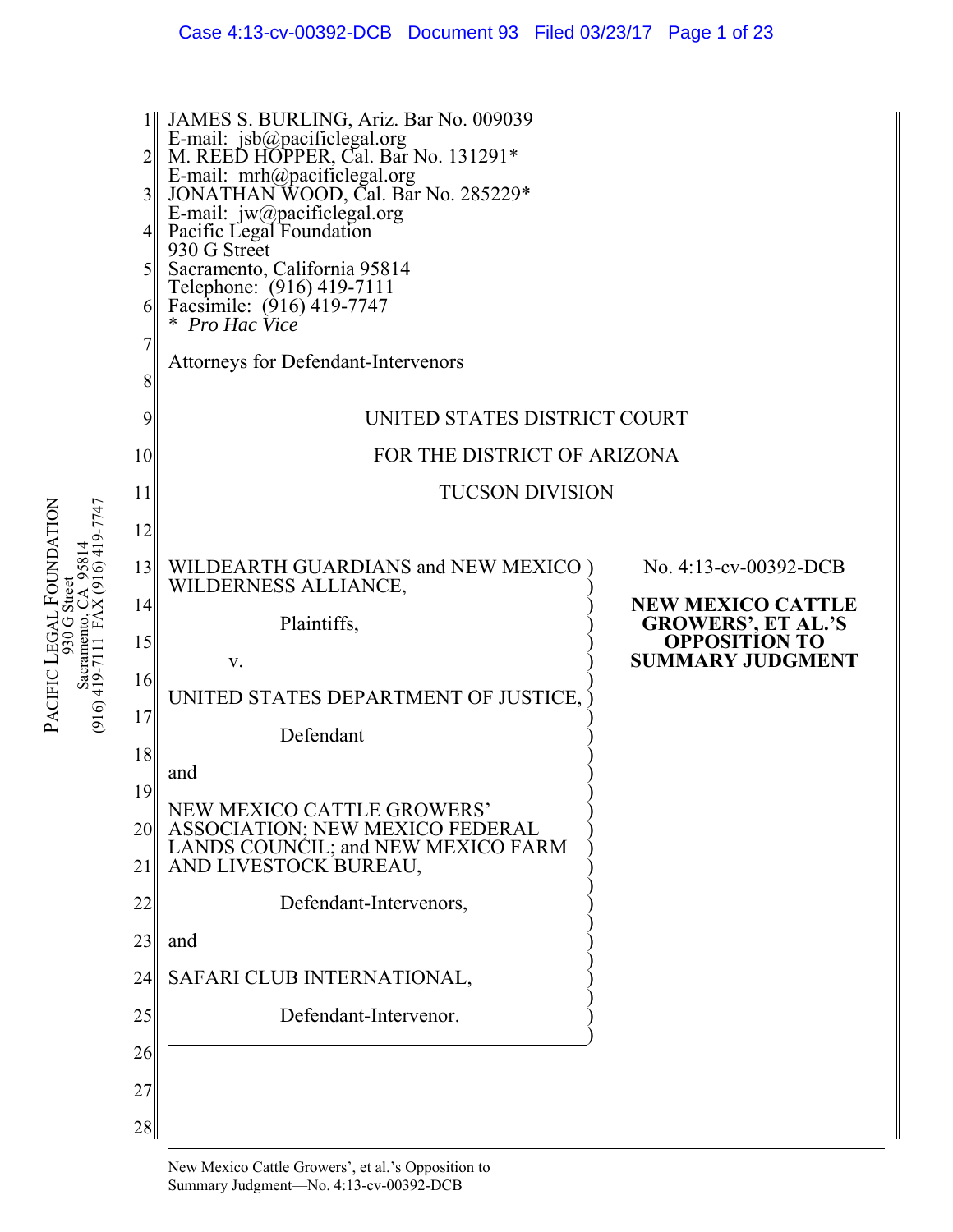|                |      | <b>Table of Contents</b>                                                                                                                                                                                       |
|----------------|------|----------------------------------------------------------------------------------------------------------------------------------------------------------------------------------------------------------------|
| 2              |      | Page                                                                                                                                                                                                           |
| 3              |      |                                                                                                                                                                                                                |
| $\overline{4}$ |      |                                                                                                                                                                                                                |
| 5              |      |                                                                                                                                                                                                                |
| 6              |      |                                                                                                                                                                                                                |
| 7              |      |                                                                                                                                                                                                                |
| 8              |      |                                                                                                                                                                                                                |
| 9              |      |                                                                                                                                                                                                                |
| 10             | Ι.   | "Knowingly" Should Be Interpreted Broadly To Avoid                                                                                                                                                             |
| 11<br>12       |      | Take is defined so broadly that it would criminalize<br>seemingly innocent conduct if knowledge of every<br>element of the offense were not required $\ldots \ldots \ldots \ldots \ldots \ldots \ldots \ldots$ |
| 13<br>14       | B.   | Knowledge of the species taken is necessary to avoid<br>criminalizing seemingly innocent conduct because of                                                                                                    |
| 15<br>16       | II.  | The Case on Which Wildearth Guardians Relies                                                                                                                                                                   |
| 17<br>18       | III. | Wildearth Guardians' Policy Concerns Are Addressed                                                                                                                                                             |
| 19             |      |                                                                                                                                                                                                                |
| 20             |      | Certificate of Service<br>18                                                                                                                                                                                   |
| 21             |      |                                                                                                                                                                                                                |
| 22             |      |                                                                                                                                                                                                                |
| 23             |      |                                                                                                                                                                                                                |
| 24             |      |                                                                                                                                                                                                                |
| 25             |      |                                                                                                                                                                                                                |
| 26             |      |                                                                                                                                                                                                                |
| 27             |      |                                                                                                                                                                                                                |
| 28             |      |                                                                                                                                                                                                                |

PACIFIC

LEGAL

930 G Street Sacramento, CA 95814 (916) 419-7111 FAX (916) 419-7747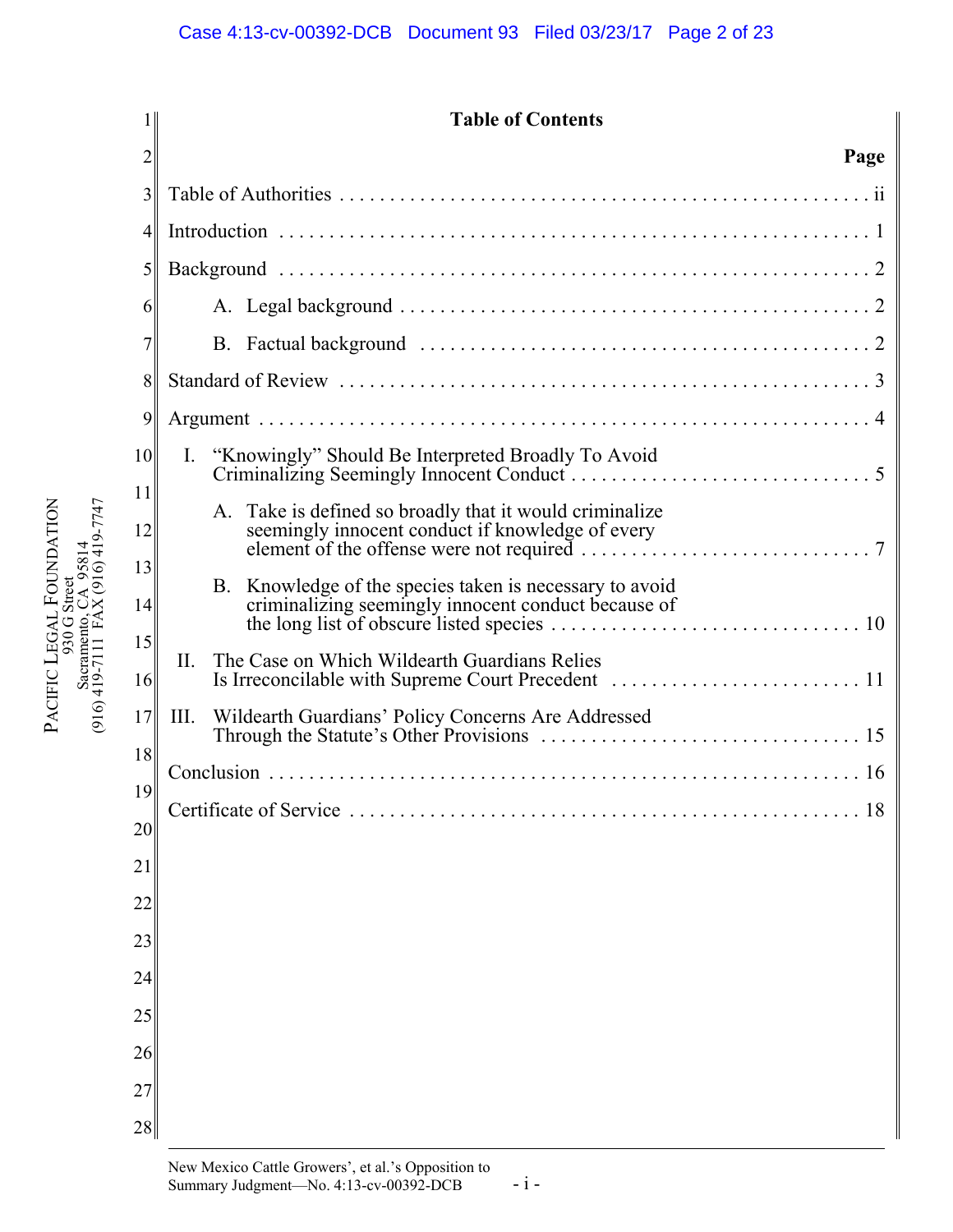|          | <b>Table of Authorities</b>                                                   |
|----------|-------------------------------------------------------------------------------|
| 2        | Page                                                                          |
| 3        | <b>Cases</b>                                                                  |
| 4        |                                                                               |
| 5        | Babbitt v. Sweet Home Chapter of Communities for a Great Or.,                 |
| 6        |                                                                               |
| 7        |                                                                               |
| 8        |                                                                               |
| 9        | Carter v. United States, 530 U.S. 255 (2000)  4-6, 8, 11, 13, 15              |
| 10       |                                                                               |
| 11       | Elonis v. United States, 135 S. Ct. 2001 (2015)  4-5, 8, 11, 13-15            |
| 12       | GDF Realty Investments, Ltd. v. Norton, 326 F.3d 622 (5th Cir. 2003) 7, 10    |
| 13<br>14 | Illinois Commercial Fishing Ass'n v. Salazar,                                 |
| 15       |                                                                               |
| 16       |                                                                               |
| 17       |                                                                               |
| 18       |                                                                               |
| 19       |                                                                               |
| 20       | Nat'l Ass'n of Home Builders v. Defenders of Wildlife,<br>551 U.S. 644 (2007) |
| 21       |                                                                               |
| 22       |                                                                               |
| 23       |                                                                               |
| 24       |                                                                               |
| 25       |                                                                               |
| 26       |                                                                               |
| 27<br>28 |                                                                               |

PACIFIC

LEGAL

930 G Street Sacramento, CA 95814 (916) 419-7111 FAX (916) 419-7747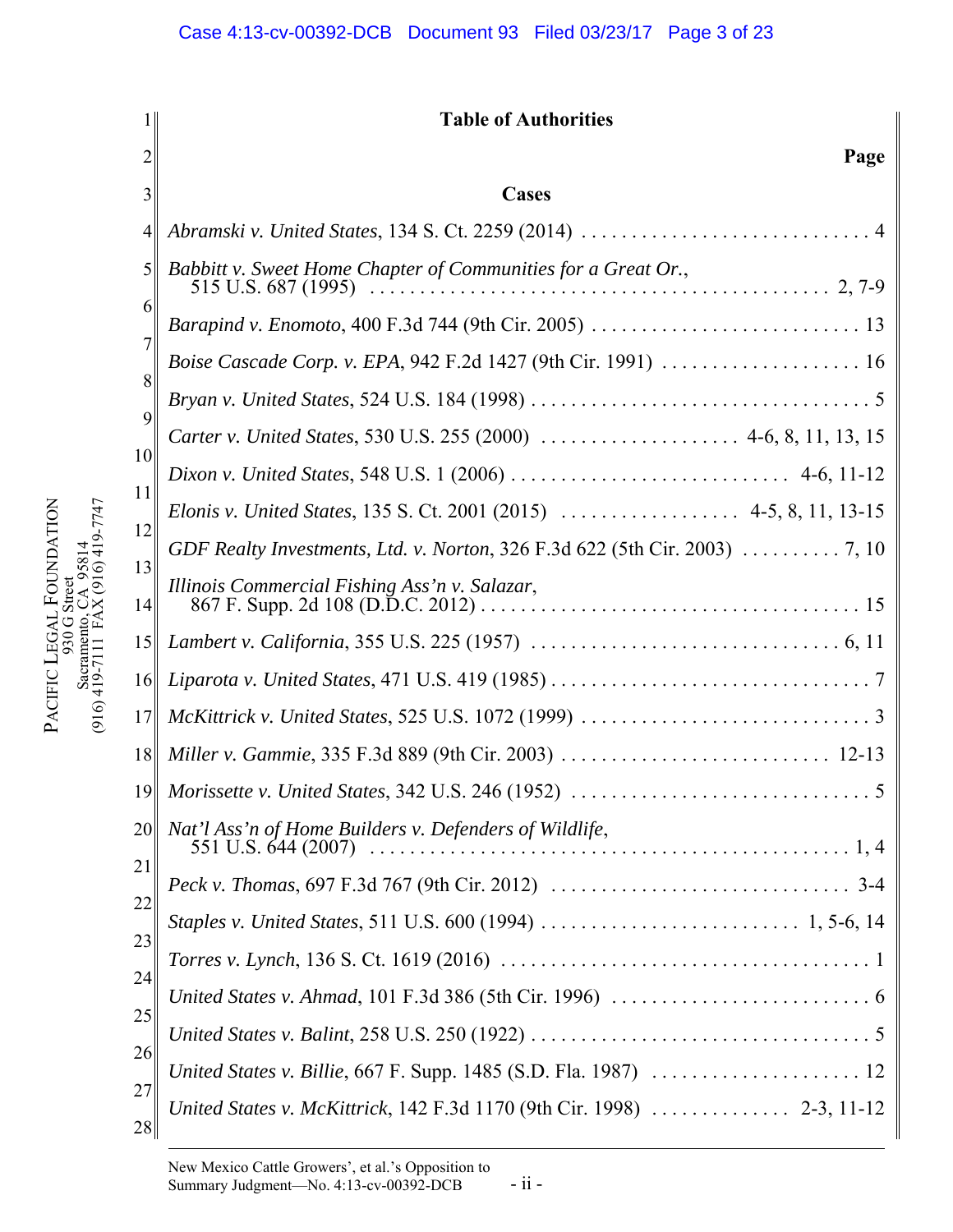| 1 <sup>1</sup> | Page                                                                  |
|----------------|-----------------------------------------------------------------------|
| $\overline{2}$ |                                                                       |
| 3              |                                                                       |
| $\overline{4}$ |                                                                       |
| 5              |                                                                       |
| 6              | Zango, Inc. v. Kaspersky Lab, Inc., 568 F.3d 1169 (9th Cir. 2009)  14 |
| 7              | <b>Statutes</b>                                                       |
| 8              |                                                                       |
| 9              |                                                                       |
| 10             |                                                                       |
| 11             |                                                                       |
| 12             |                                                                       |
| 13             |                                                                       |
| 14             |                                                                       |
| 15             |                                                                       |
| 16             |                                                                       |
| 17             |                                                                       |
| 18             |                                                                       |
| 19             | <b>Regulations</b>                                                    |
| 20             |                                                                       |
| 21             |                                                                       |
| 22             |                                                                       |
| 23             |                                                                       |
| 24             | <b>Miscellaneous</b>                                                  |
| 25             |                                                                       |
| 26             |                                                                       |
| 27             |                                                                       |
| 28             |                                                                       |

PACIFIC

LEGAL

930 G Street Sacramento, CA 95814 (916) 419-7111 FAX (916) 419-7747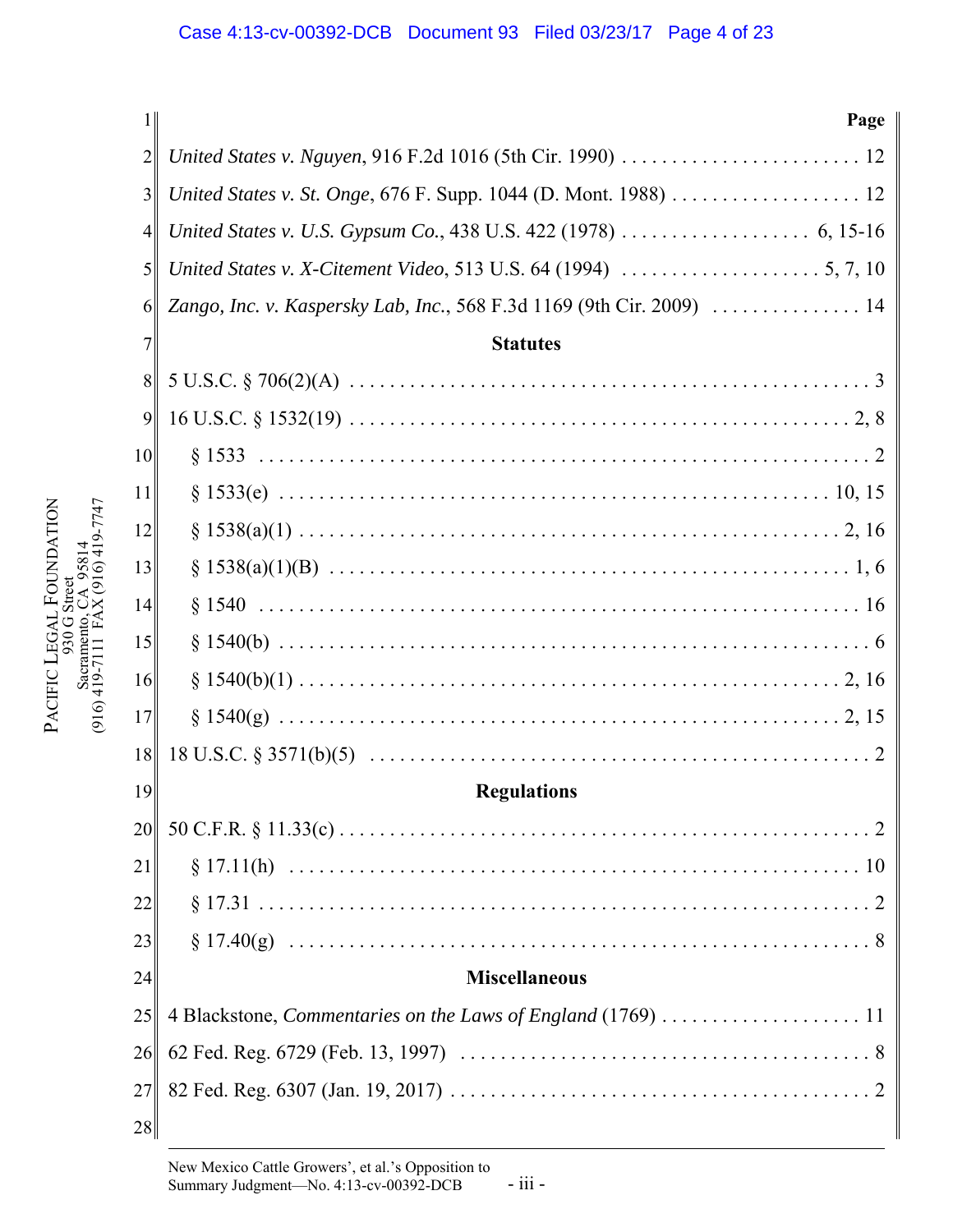# Case 4:13-cv-00392-DCB Document 93 Filed 03/23/17 Page 5 of 23

| 1                   | Page                                                                                                                                                             |
|---------------------|------------------------------------------------------------------------------------------------------------------------------------------------------------------|
| $\overline{2}$<br>3 | Baker, Jr., Dr. John S. & Haun, William J., The "Mens Rea"                                                                                                       |
| $\overline{4}$      | Transcript of Oral Argument, <i>Babbitt v. Sweet Home Chapter of Communities</i><br>for a Great Oregon, No. 94-859, 1995 WL 243452 (U.S. Apr. 17, 1995) 9, 15-16 |
| 5<br>6              | U.S. Fish & Wildlife Serv., ECOS: Environmental Conservation Online System,                                                                                      |
| $\overline{7}$      |                                                                                                                                                                  |
| 8                   |                                                                                                                                                                  |
| 9                   |                                                                                                                                                                  |
| 10                  |                                                                                                                                                                  |
| 11                  |                                                                                                                                                                  |
| 12                  |                                                                                                                                                                  |
| 13                  |                                                                                                                                                                  |
| 14                  |                                                                                                                                                                  |
| 15                  |                                                                                                                                                                  |
| 16                  |                                                                                                                                                                  |
| 17                  |                                                                                                                                                                  |
| 18                  |                                                                                                                                                                  |
| 19                  |                                                                                                                                                                  |
| $20\,$              |                                                                                                                                                                  |
| 21                  |                                                                                                                                                                  |
| 22                  |                                                                                                                                                                  |
| 23                  |                                                                                                                                                                  |
| 24                  |                                                                                                                                                                  |
| $25\,$              |                                                                                                                                                                  |
| 26                  |                                                                                                                                                                  |
| 27                  |                                                                                                                                                                  |
| 28                  |                                                                                                                                                                  |

PACIFIC

LEGAL

930 G Street Sacramento, CA 95814 (916) 419-7111 FAX (916) 419-7747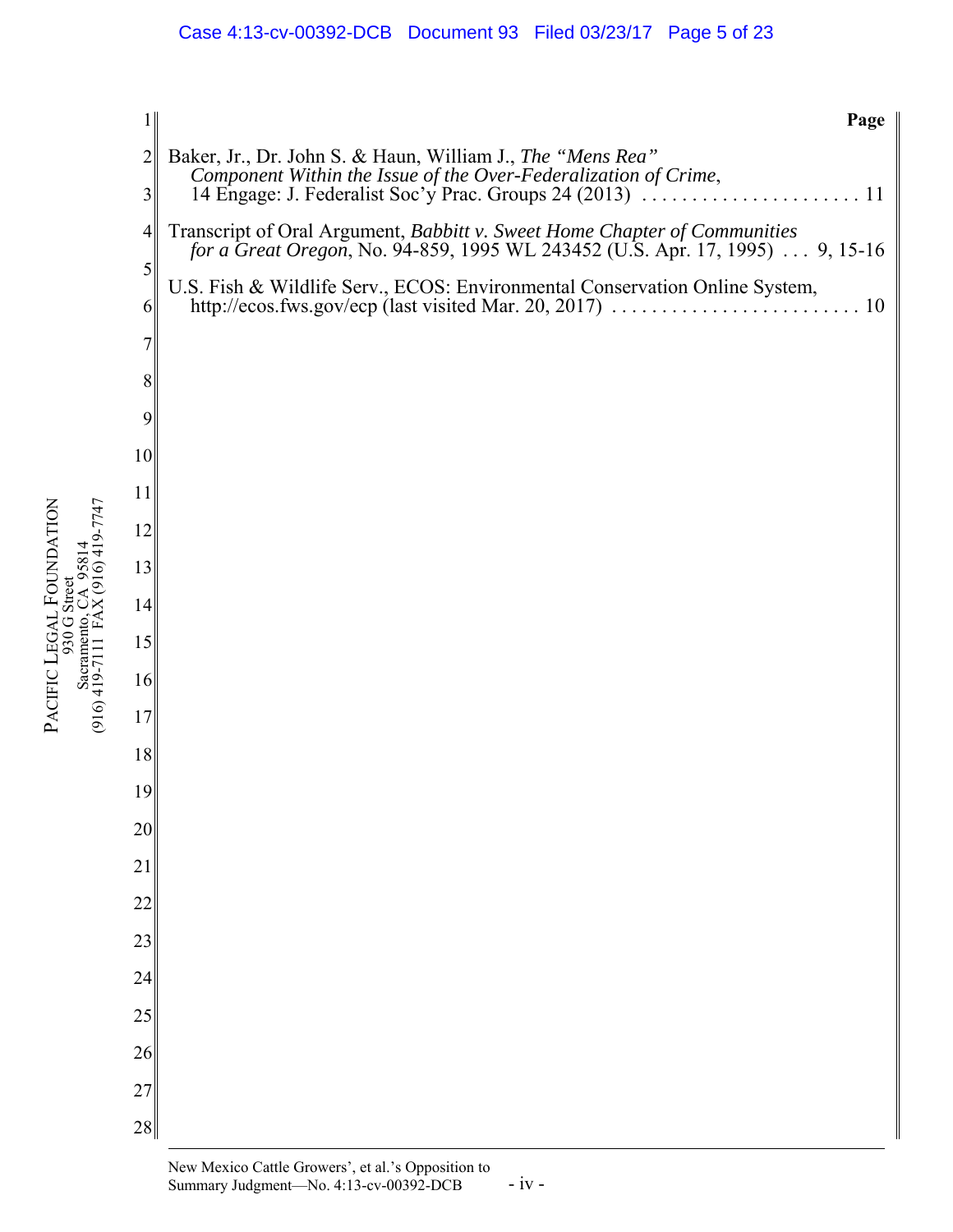1

# **Introduction**

2 3 4 5 6 7 8 9 The Endangered Species Act makes it a federal crime, punishable by a hundred thousand dollar fine and imprisonment, to "knowingly" take a listed species. 16 U.S.C. § 1538(a)(1)(B). The Department of Justice interprets this to require federal prosecutors to prove defendants knew their actions would cause take and the species that would be taken. For good reason—a contrary interpretation would criminalize ordinary, seemingly innocent conduct contrary to Supreme Court precedent. *See, e.g.*, *Torres v. Lynch*, 136 S. Ct. 1619, 1631 (2016) (describing the "'background rule' that the defendant must know each fact making his conduct illegal" (quoting *Staples v. United States*, 511 U.S. 600, 619 (1994)).

10 11 12 13 14 The rationale behind the government's interpretation—that Supreme Court precedent requires "knowingly" to apply to every element of the offense—is not only reasonable but legally required. Subsequent Supreme Court decisions have repeatedly confirmed the rule on which that interpretation is based, solidifying it as the only legally permissible interpretation.

15 16 17 18 19 20 21 Because the Department of Justice's interpretation is compelled by controlling Supreme Court precedent, both of Plaintiffs' (WildEarth Guardians) claims fail. The interpretation is not an abdication of federal prosecutors' obligation to enforce the statute but a faithful implementation of it. And, since the interpretation is not discretionary, the Department of Justice did not need to consult with the Fish and Wildlife Service before memorializing it. *See Nat'l Ass'n of Home Builders v. Defenders of Wildlife*, 551 U.S. 644, 661-62 (2007).<sup>1</sup>

22 ///

- 23 ///
- 24 ///
- 25

28 but the only legally tenable interpretation under Supreme Court precedent.

<sup>26</sup> <sup>1</sup> Consistent with the case management plan, Defendant-Intervenors New Mexico Cattle Growers' Association, et al. (Cattle Growers), will not repeat arguments made by the Department of Justice. Cattle Growers' and the Department's arguments on the merits

<sup>27</sup> slightly differ. Whereas the Department defends its interpretation as a reasonable one, consistent with prosecutorial discretion, Cattle Growers argues that it is not only reasonable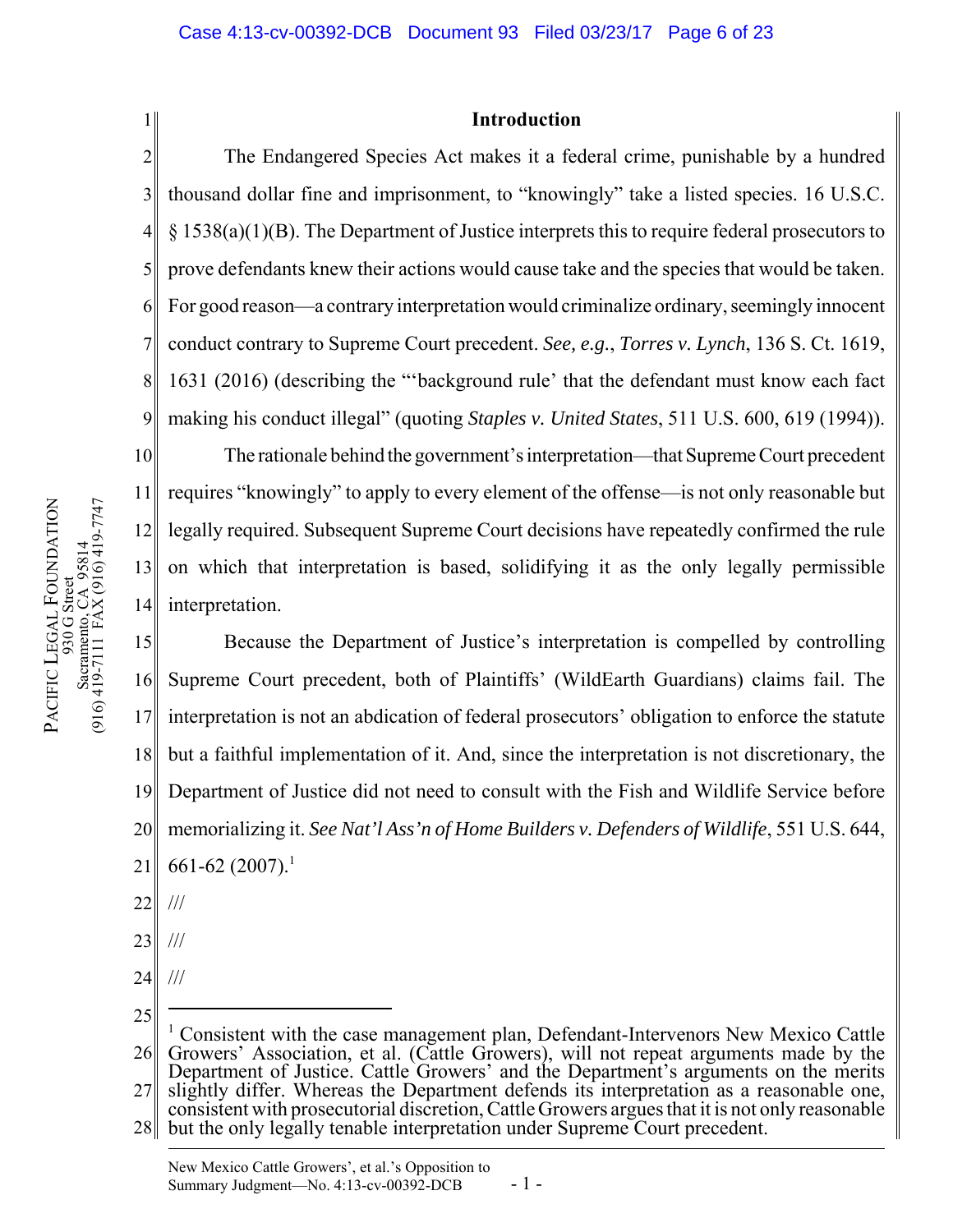## **Background**

#### 2 **A. Legal background**

1

3 4 5 6 7 8 9 10 11 12 13 The Endangered Species Act provides for the listing of species as threatened or endangered and, depending on which status a species is given, mandates certain requirements for its protection. *See* 16 U.S.C. § 1533. This case concerns the prohibition against take of species, which the statute mandates for all endangered species and a regulation extends to threatened species. *See* 16 U.S.C. § 1538(a)(1); 50 C.F.R. § 17.31. "Take" is defined to include "harass, harm, pursue, hunt, shoot, wound, kill, trap, capture, or collect, or to attempt to engage in any such conduct." 16 U.S.C. § 1532(19). As this definition makes clear, it is a capacious term that includes a host of ordinary activities, if they result in some sort of harm to a member of a listed species or its habitat. *See Babbitt v. Sweet Home Chapter of Communities for a Great Or.*, 515 U.S. 687, 701-02 (1995) ("take" includes land use activities that adversely modify habitat and harm species).

14 15 16 17 18 19 20 21 22 The take prohibition is enforced in a variety of ways. At issue here is a provision that makes it a crime to "knowingly" violate the take prohibition, punishable by up to \$100,000 in fines and a year in prison. 16 U.S.C. § 1540(b)(1); *see* 18 U.S.C. § 3571(b)(5) (increasing the maximum fine to \$100,000). Other violations—those not done "knowingly"—are punishable by a \$1,270 fine on a strict liability basis. 16 U.S.C. § 1540(a)(1); *see* 50 C.F.R. § 11.33(c); 82 Fed. Reg. 6307, 6308 (Jan. 19, 2017) (increasing the fine to \$1,270). The take prohibition is also enforced by citizen suits, through which any interested person—including environmental groups like WildEarth Guardians—can seek injunctive relief against the person who would cause the take. 16 U.S.C.  $\S$  1540(g).

23 **B. Factual background**

24 25 26 27 28 In 1998, the Ninth Circuit decided *United States v. McKittrick*, an appeal from a conviction under the take prohibition. *See* 142 F.3d 1170 (9th Cir. 1998). The defendant shot a gray wolf, which is a species listed under the Endangered Species Act, but claimed that he thought he was shooting a wild dog. Administrative Record (AR) 122. At the government's request, and over McKittrick's objection, the district court instructed the jury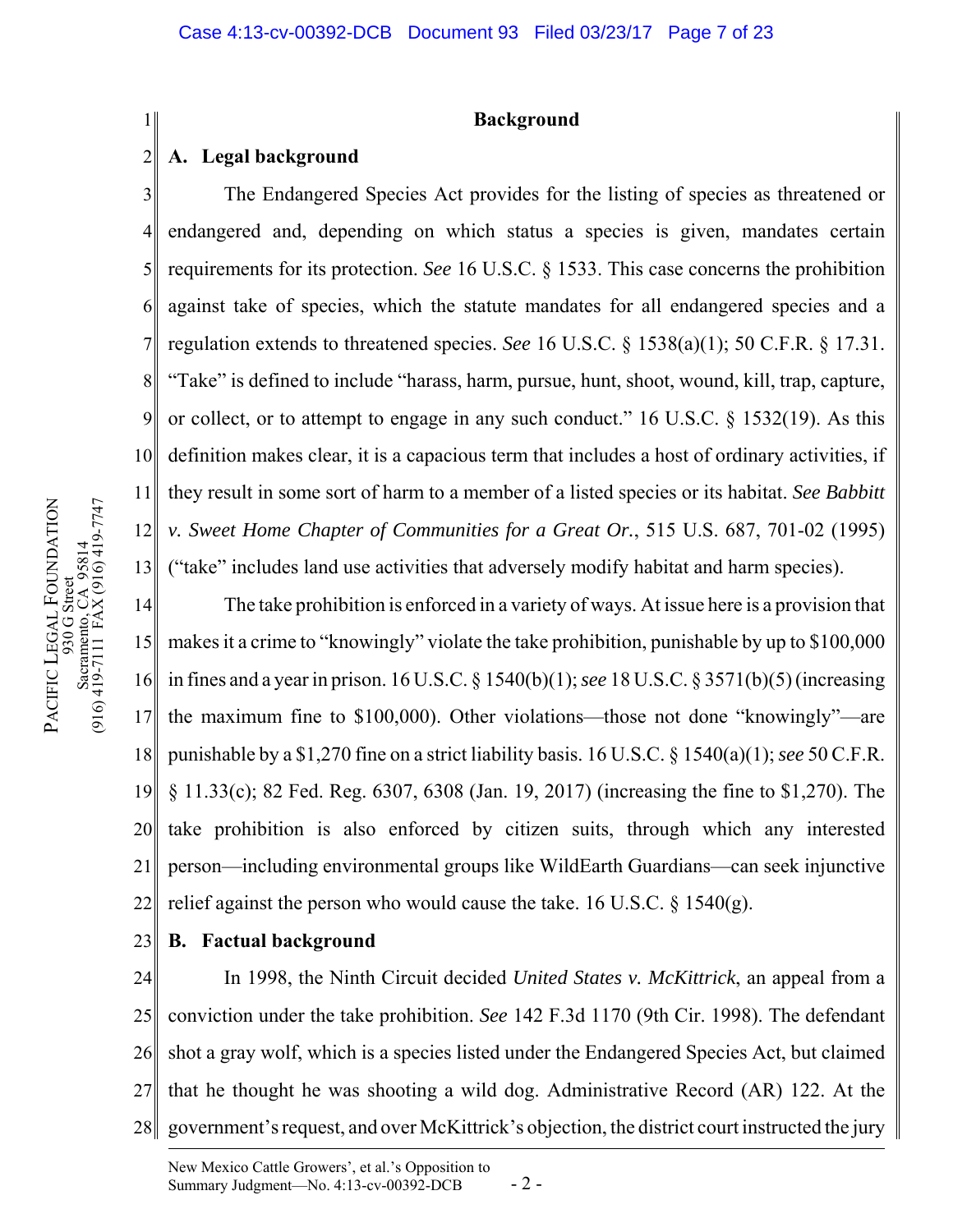### Case 4:13-cv-00392-DCB Document 93 Filed 03/23/17 Page 8 of 23

1 2 3 4 5 that the government need not prove he knew the identity of the species or that it was listed under the Endangered Species Act. Rather, it only had to prove that he'd knowingly fired the shot, which resulted in the take of a listed species. *Id.* at 122-23. On appeal, McKittrick argued that this instruction was inadequate because it eliminated the statute's knowledge requirement, but the Ninth Circuit affirmed the conviction. *See* 142 F.3d at 1176-77.

6 7 8 9 10 11 12 13 14 McKittrick petitioned the Supreme Court for certiorari, again arguing that the instruction was deficient because it eliminated the statute's *mens rea* requirement. AR 17-21, 129. To avoid review, the United States disclaimed the Ninth Circuit's decision, conceding that "it does not adequately explicate the meaning of the term 'knowingly[,]'" and stating that the government would no longer support that jury instruction. *See* AR 129- 31; Pls.' Ex. 1 (ECF No. 88-1) at 2, Ex. 2 (ECF No. 88-2) at 49. Its brief acknowledged that the Ninth Circuit's holding was irreconcilable with Supreme Court precedent and, therefore, could not be defended. AR 129-31. After the United States made this representation, the Supreme Court denied the petition. 525 U.S. 1072 (1999).

15 16 17 18 19 20 21 22 Following through on its representation to the Court, the Department of Justice issued a memorandum to federal prosecutors directing them to no longer request and object to the jury instruction at issue in *McKittrick*. AR 148-50. The memo reiterated that the McKittrick instruction was contrary to Supreme Court precedent. *Id.* By all appearances, the Department of Justice has kept its word to the Supreme Court. Now, federal prosecutors must request jury instructions that put the burden on them to prove that the defendant knew her actions would cause take and the identity of the species that would be taken. *See id.* at 151-55.

## **Standard of Review**

24 25 26 27 28 As the Department of Justice explained more fully in its brief, the merits of WildEarth Guardians' claims are reviewed under the Administrative Procedure Act. DOJ Br. at 7. Under this standard, agency actions can only be overturned if, based on the administrative record, the action is "arbitrary, capricious, an abuse of discretion, or otherwise not in accordance with law." 5 U.S.C. § 706(2)(A); *Peck v. Thomas*, 697 F.3d

23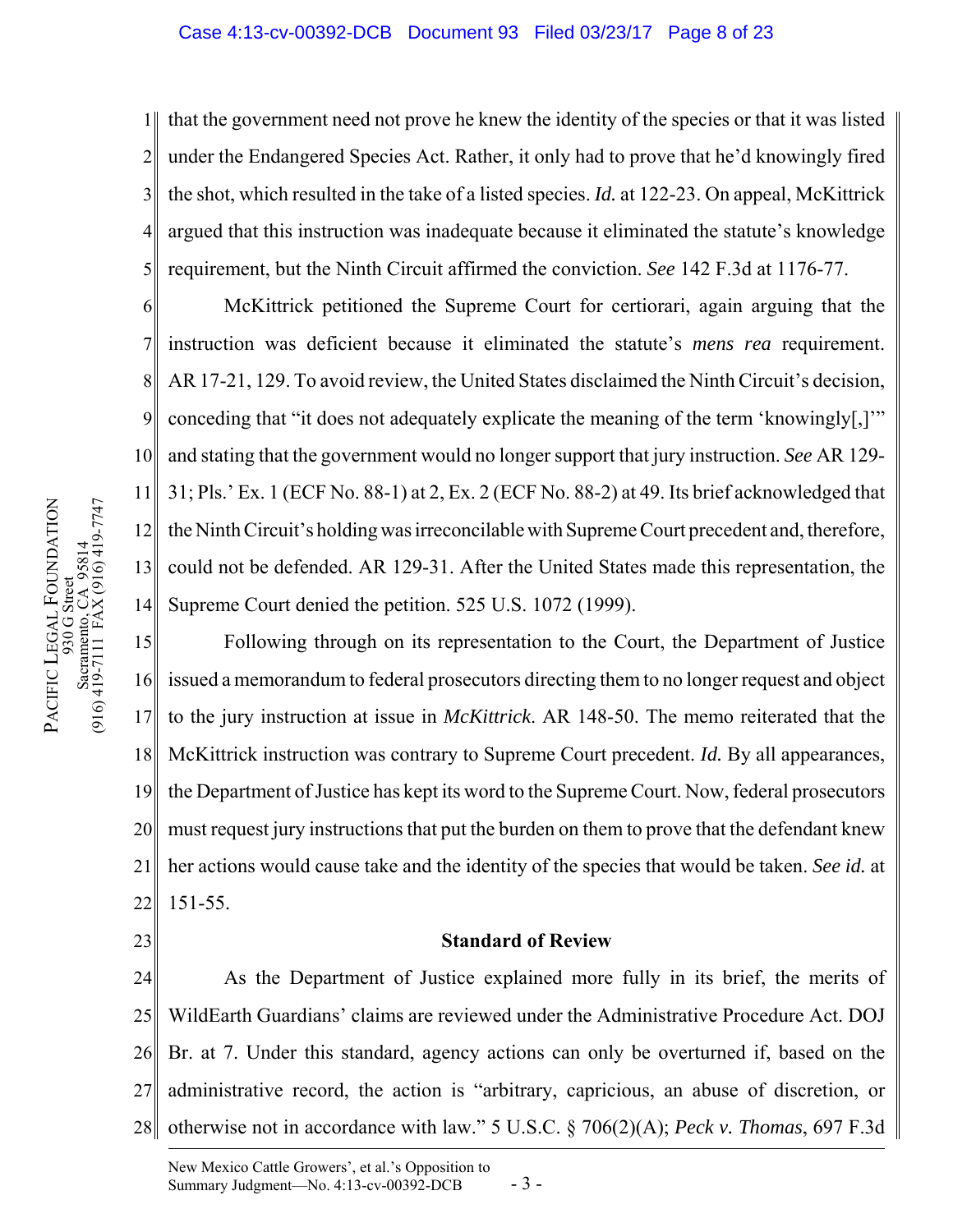1 2 3 4 5 767, 772 (9th Cir. 2012). Since this case concerns a criminal statute, the Court should not defer to the government's interpretation but decide questions of law de novo and resolve ambiguities in favor of potential criminal defendants. *See Abramski v. United States*, 134 S. Ct. 2259, 2274 (2014) (the government receives no deference to its interpretation of the criminal law).

6

# **Argument**

7 8 9 10 11 12 13 WildEarth Guardians challenges the Department of Justice's McKittrick Memorandum<sup>2</sup> as an abdication of its statutory responsibilities and because it was adopted without first consulting with the U.S. Fish and Wildlife Service. If the Endangered Species Act requires prosecutors to prove knowledge of all the elements of the offense, both claims fail as a matter of law. If so, the McKittrick Memorandum is not an abdication but a faithful interpretation of the statute and there is no obligation to consult because the interpretation is not discretionary. *See Nat'l Ass'n of Home Builders*, 551 U.S. at 661-62.

14 15 16 17 18 19 20 21 22 The McKittrick Memorandum's interpretation is compelled by Supreme Court precedent, and WildEarth Guardians' claims fail. Since the Ninth Circuit decided *McKittrick*, the Supreme Court has unambiguously held that criminal statutes forbidding "knowing" violations require proof of every element of the offense, except in a narrowly limited circumstance not present here. *See, e.g.*, *Elonis v. United States*, 135 S. Ct. 2001, 2010 (2015) (quoting *Carter v. United States*, 530 U.S. 255, 269 (2000)); *Dixon v. United States*, 548 U.S. 1, 5 (2006). The Endangered Species Act's broad take prohibition is a prime example of why the Supreme Court has adopted that rule. Without it, people could be imprisoned for ordinary, seemingly innocent conduct without any *mens rea* protection.

23

PACIFIC

LEGAL

930 G Street Sacramento, CA 95814 (916) 419-7111 FAX (916) 419-7747

Sacramento, CA 95814<br>(916) 419-7111 FAX (916) 419-7747  $930G$  Street

FOUNDATION

28 erects no legal obstacle to federal officials investigating or bringing charges in close cases.

<sup>24</sup> 25 <sup>2</sup> Although WildEarth Guardians challenges the McKittrick Memorandum, much of its brief reflects a misunderstanding of that memorandum or suggests that WildEarth Guardians' complaint should be directed elsewhere. On its face, the McKittrick Memorandum is

<sup>26</sup> limited to the jury instruction that must be used to secure a conviction for take. AR at 148- 50. Yet WildEarth Guardians' brief asserts that the federal government does not adequately

investigate or prosecute close cases. It's not clear that these allegations have been proven.

<sup>27</sup> *See* DOJ Br. at 34-39. But even if they were, they are no grounds to invalidate the McKittrick Memorandum's interpretation of the proper jury instruction. Simply put, it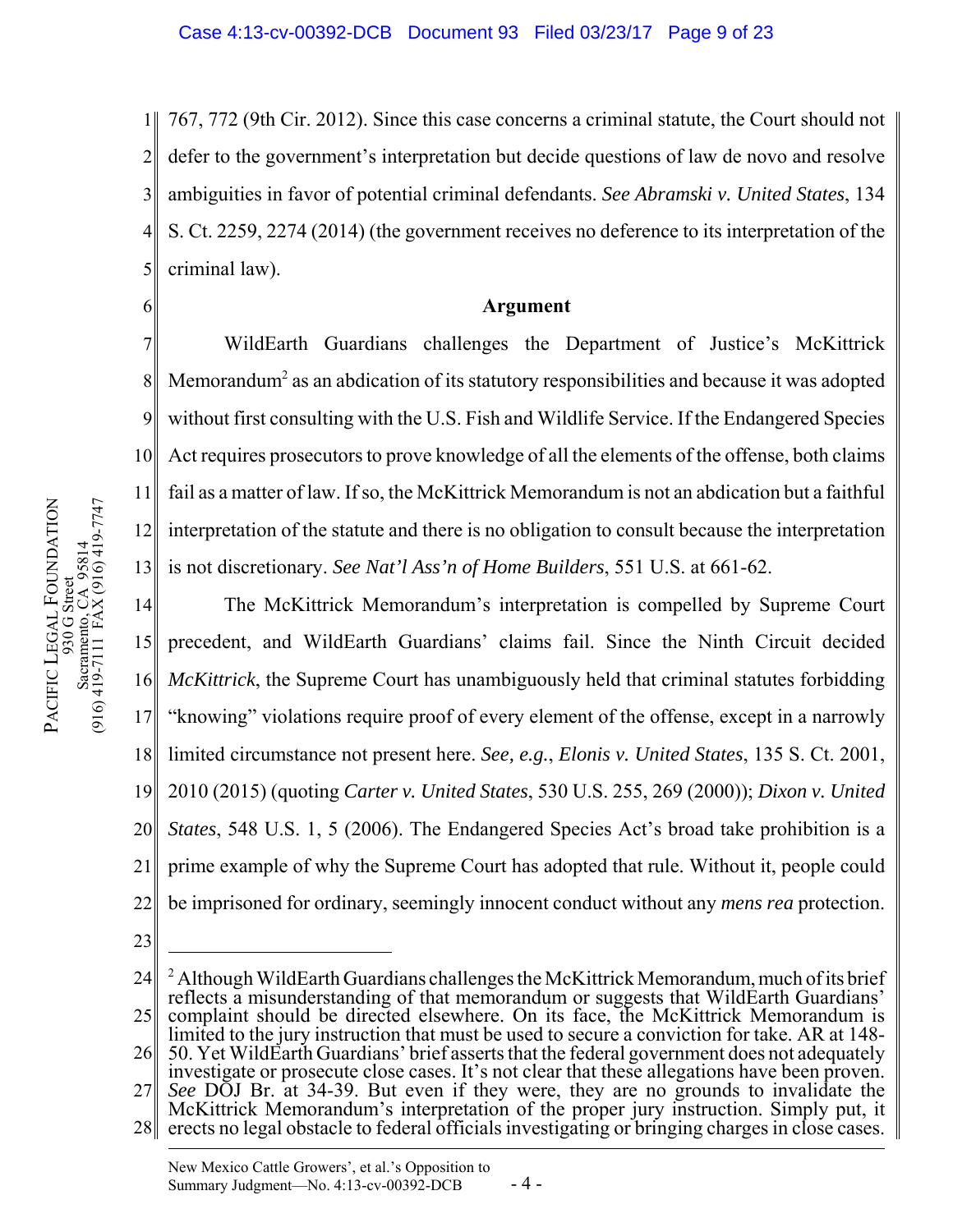1

2

3

**I**

# **"Knowingly" Should Be Interpreted Broadly To Avoid Criminalizing Seemingly Innocent Conduct**

4 5 6 7 8 9 A bedrock principle of criminal law is that defendants must be "'blameworthy in mind'" before they can be found guilty. *Elonis*, 135 S. Ct. at 2009 (quoting *Morissette v. United States*, 342 U.S. 246, 252 (1952)); *see Morissette*, 342 U.S. at 252 ("wrongdoing must be conscious to be criminal"). "[T]he 'general rule' is that a guilty mind is 'a necessary element in the indictment and proof of every crime.'" *Elonis*, 135 S. Ct. at 2009 (quoting *United States v. Balint*, 258 U.S. 250, 251 (1922)).

10 11 12 13 14 15 16 17 Therefore, courts will "'interpret [] criminal statutes to include broadly applicable scienter requirements, even where the statute by its terms does not contain them.'" *Elonis*, 135 S. Ct. at 2009 (quoting *United States v. X-Citement Video*, 513 U.S. 64, 70 (1994)). A defendant does not need to know that his conduct is illegal; "[t]he familiar maxim 'ignorance of the law is no excuse' typically holds true." *Elonis*, 135 S. Ct. at 2009. But "a defendant generally must 'know the facts that make his conduct fit the definition of the offense,' [] even if he does not know that those facts give rise to a crime." *Elonis*, 135 S. Ct. at 2009 (quoting *Staples*, 511 U.S. at 608 n.3).

18 19 20 21 22 23 24 Just as the Supreme Court applies this rule when Congress omits an explicit *mens rea* element, it also reads express *mens rea* elements broadly to apply to every element of the offense. *See Elonis*, 135 S. Ct. at 2009-10. This rule is intuitive; if *mens rea* requirements are read into statutory silence, it makes little sense to read them out when Congress specifically puts them in. Relevant here, "the term 'knowingly' . . . requires proof of knowledge of the facts that constitute the offense." *Dixon*, 548 U.S. at 5 (quoting *Bryan v. United States*, 524 U.S. 184, 193 (1998)).

25 26 27 28 At a minimum, knowledge is required for every element of the offense necessary "to separate wrongful conduct from 'otherwise innocent conduct.'" *Elonis*, 135 S. Ct. at 2010 (quoting *Carter*, 530 U.S. at 269 and *X-Citement Video*, 513 U.S. at 72). This consistently upheld rule is necessary to accommodate Due Process concerns and the rule of lenity. *See*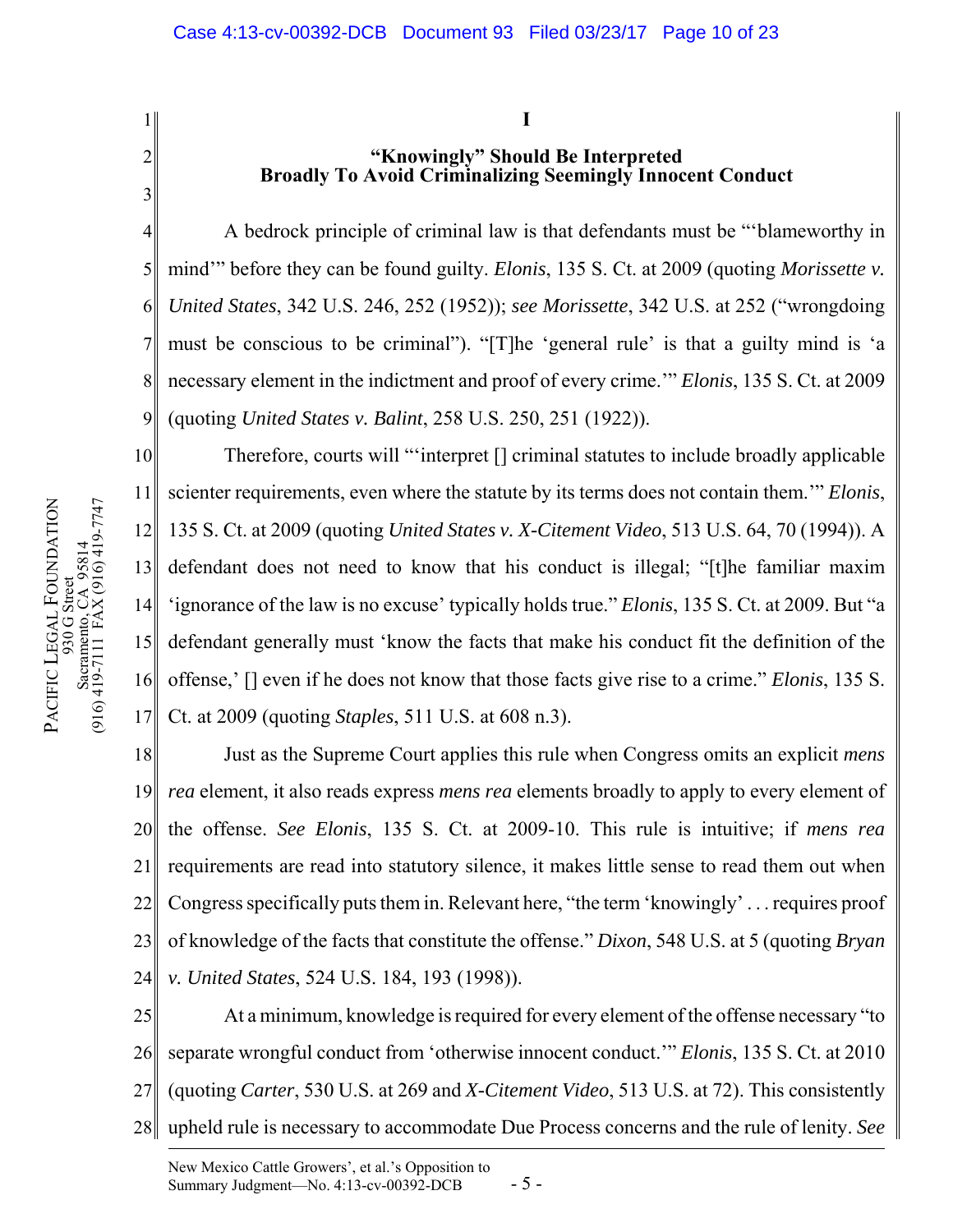1 2 3 4 5 6 7 *United States v. U.S. Gypsum Co.*, 438 U.S. 422, 440-42 (1978) (reading a *mens rea* protection into the Sherman act because it would otherwise apply to seemingly innocent conduct contrary to "the generally accepted functions of the criminal law"); *Lambert v. California*, 355 U.S. 225, 229-30 (1957) (criminally punishing activity which an ordinary person would have no reason to think is illegal violates the Due Process Clause). Without it, nothing would "shield people against punishment for apparently innocent activity." *See Staples*, 511 U.S. at 622 (Ginsburg, J., concurring).

8 9 10 11 The elements of the offense at issue here are that a defendant's actions will cause take and the identity of the species that will be taken. 16 U.S.C.  $\S$  1538(a)(1)(B). Absent the take of a listed species, the underlying actions would be legal and innocent. Thus knowledge of these facts is required. *See Dixon*, 548 U.S. at 5.

12 13 14 15 16 17 18 19 20 21 22 Since the knowledge requirement and the elements of the take offense are in separate provisions, there is no grammatical reason to apply that requirement to only one element or the other. *See* 16 U.S.C. § 1540(b) (making it a crime to "knowingly" violate a provision of the statute); 16 U.S.C. § 1538(a)(1)(B) (forbidding take). Therefore, either knowledge that both (1) an activity will result in take and (2) the identity of the species that will be taken is required or neither is. *See United States v. Ahmad*, 101 F.3d 386, 390 (5th Cir. 1996) ("To [limit 'knowingly' to only certain elements of a violation] would require an explanation as to why some elements should be treated differently from others . . . ."). Although WildEarth Guardians' brief is not clear on this point, the force of its argument would mean that a person could be convicted solely for knowing that they are committing some act, if it coincidentally results in take of a listed species.

23 24 25 26 27 28 However, a general intent to have engaged in some act is not sufficient if it "would run the risk of punishing seemingly innocent conduct[.]" *Carter*, 530 U.S. at 269. That forecloses WildEarth Guardians' argument. The take prohibition is so broad that, if knowledge that one's actions will cause take is not required, it would criminalize an incomprehensible amount of activity that people engage in every day. Similarly, hundreds of obscure species are listed under the statute. Thus, if knowledge of the identity of the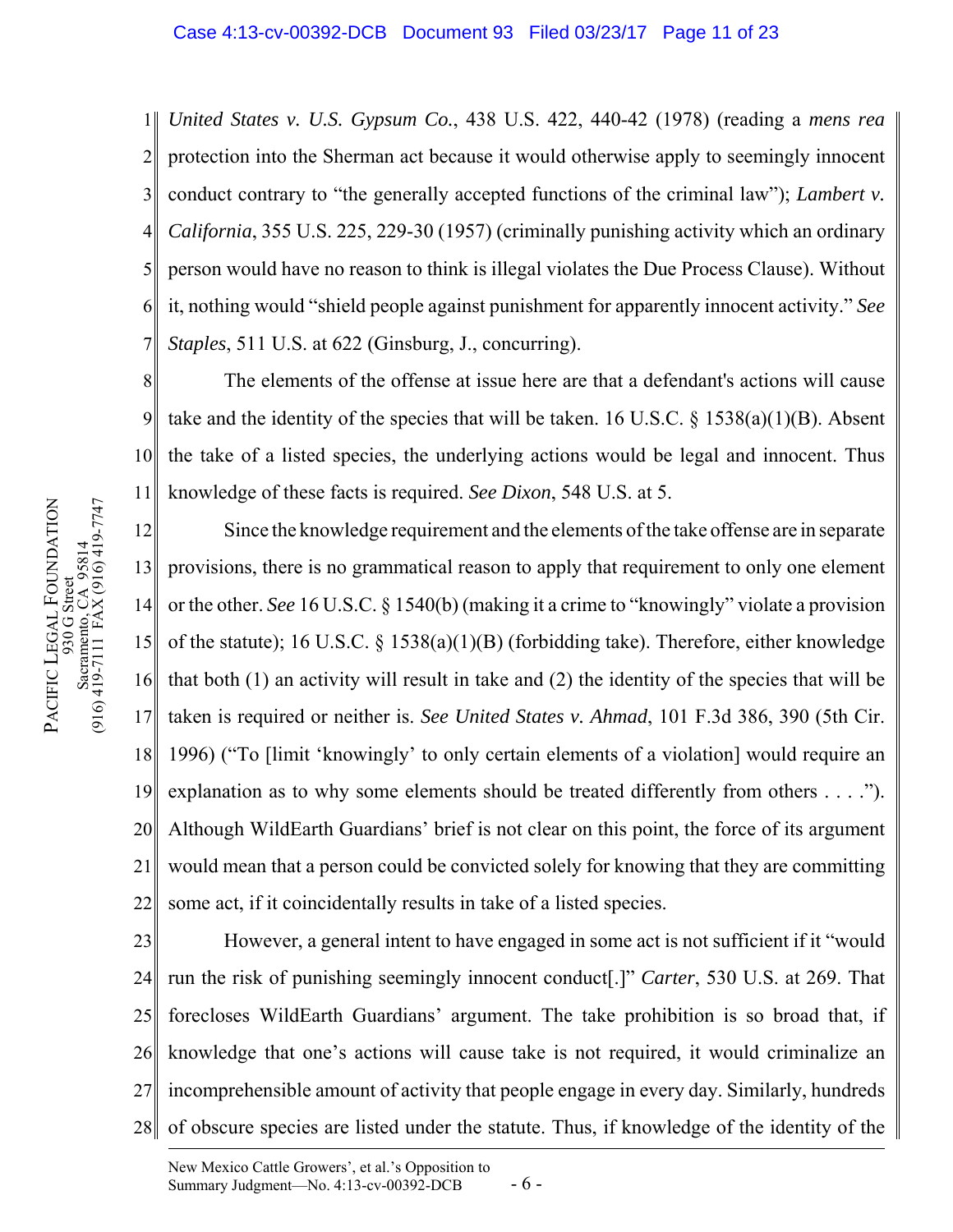1 2 species is not required, this too would threaten criminal punishment for activities that no reasonable person would expect.

#### 3 4 **A. Take is defined so broadly that it would criminalize seemingly innocent conduct if knowledge of every element of the offense were not required**

5 6 7 8 9 10 11 12 13 14 15 16 17 18 Although WildEarth Guardians myopically focuses on hunting, this Court should not lose sight of the breadth of the criminal prohibition it is interpreting. The interpretation of "knowingly" must account for the wide variety of ways that the take prohibition could be violated. Supreme Court precedent demonstrates that this interpretive question should be resolved in light of any innocuous acts that could run afoul of the prohibition. *See, e.g.*, *X-Citement Video*, 513 U.S. at 69-70 (refusing to limit "knowingly" to only certain elements of an offense barring distribution of child pornography because it could apply to a druggist who develops a roll of film, an apartment tenant who receives mail intended for a former tenant, or the FedEx courier who delivers it). In several cases, the Court has looked beyond the unsympathetic facts of a case to recognize the broader consequences of interpreting *mens rea* protections narrowly. *See, e.g.*, *id*.; *Liparota v. United States*, 471 U.S. 419, 427 (1985) (describing how someone could innocently violate a prohibition on unauthorized use of food stamps if knowledge that the use was unauthorized were not required). This Court should do the same.

19 20 21 22 23 Take is not limited to hunting. Nor is it limited to intentionally causing an animal harm—the ordinary meaning of the term. *See Sweet Home*, 515 U.S. at 701-02; *id*. at 718-21 (Scalia, J., dissenting). Instead, it applies to any activity that causes, even inadvertently, some harm to a member of a species or its habitat. *Id.* at 701-02. This includes a wide variety of activities that people engage in every day.

24 25 26 27 28 A person causes take, for instance, if she builds a home on her private property unaware that an obscure insect lives below the surface. *See GDF Realty Investments, Ltd. v. Norton*, 326 F.3d 622 (5th Cir. 2003) (upholding the application of the take prohibition to prohibit private property development in an area inhabited by subterranean spiders). She also causes take if, while driving down a rural highway late at night, she accidently hits a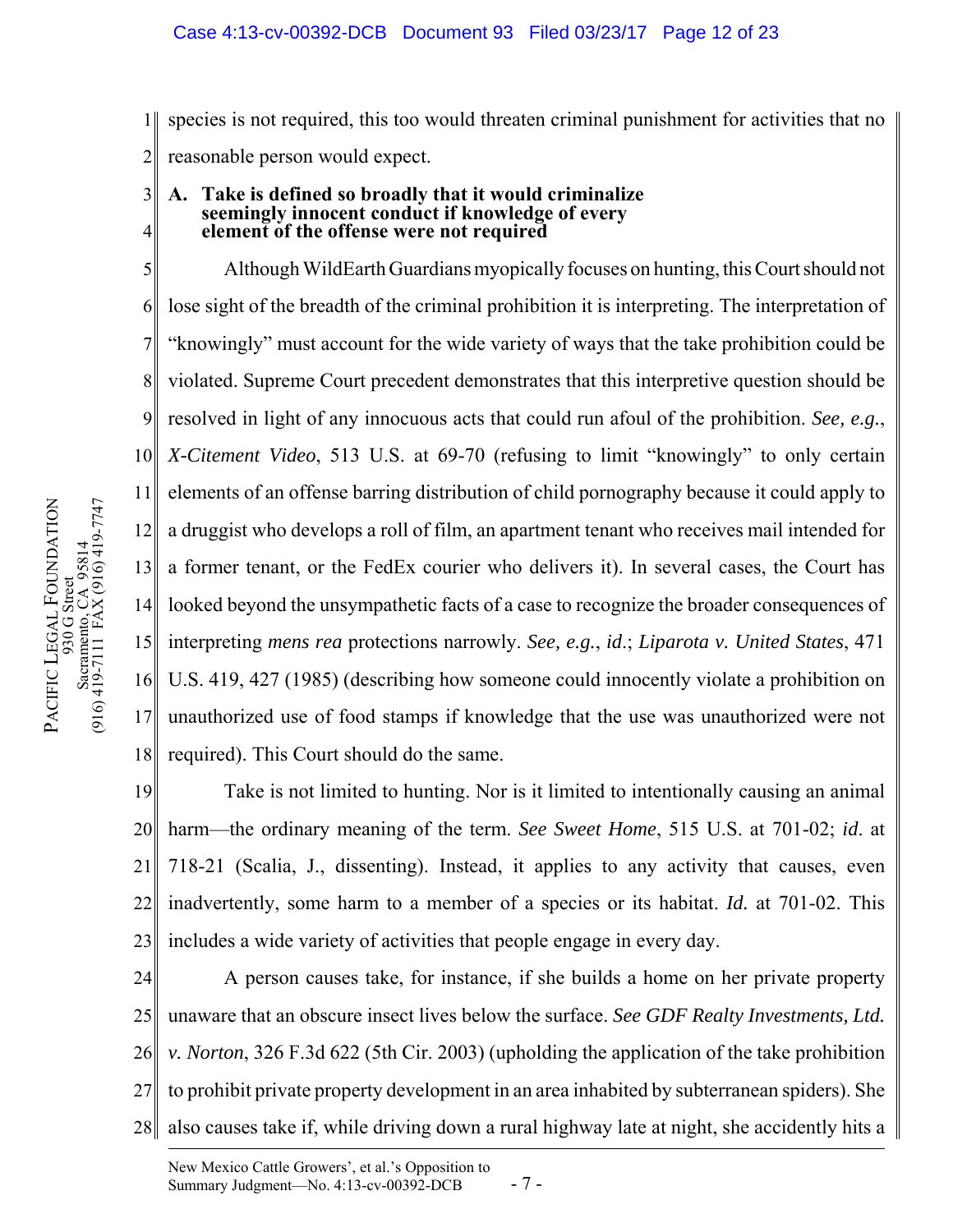## Case 4:13-cv-00392-DCB Document 93 Filed 03/23/17 Page 13 of 23

1 2 3 4 5 6 protected animal that darts in front of her car. *See* 16 U.S.C. § 1532(19) (defining take to include harming a listed species). So too does a mom who moves an animal that has been run over in the street in front of her house before her kids see it. *See id*. (defining take to include collecting a listed species); *see also* AR 148-50 (explaining that someone who mistakenly shoots a wolf thinking it is a coyote can be prosecuted if, after discovering its true identity, he picks it up or moves it).

7 8 9 10 11 A person who accidentally gets too close to a protected species also causes take. *See* 16 U.S.C. § 1532(19) (defining take to include harassing or attempting to harass a listed species). The buffers around some of these species can be very large indeed; getting within five football fields of a right whale while surfing or operating a boat is considered take. *See* 62 Fed. Reg. 6729 (Feb. 13, 1997).

12 13 14 15 16 17 18 19 20 The list of ordinary, seemingly innocent activities that can cause take does not end there. Trimming or cutting down a tree can be take if the tree is used by a protected species for some biological function. *See Sweet Home*, 515 U.S. at 701-02. Fishing can be take, if you catch the wrong fish. *See* 16 U.S.C. § 1532(19) (defining take to include harming or collecting a listed species). Farming can, too, if a plow disturbs a protected insect, rodent, or any other animal. *Cf.* 50 C.F.R. § 17.40(g) (exempting normal farming practices from take for a single listed species). Jogging can result in take, if you have the misfortune to step on a protected insect crossing your path. *See* 16 U.S.C. § 1532(19) (defining take to include harming or killing a listed species).

21 22 23 24 25 26 27 Suffice it to say that there is a nearly endless list of seemingly innocent activities people do every day that could result in take. Under WildEarth Guardians' interpretation, anyone who has the misfortune of harming a listed species while engaged in these activities would be a criminal. That radical expansion of criminal liability to ordinary, seemingly innocent activity cannot be squared with Supreme Court precedent. *See Elonis*, 135 S. Ct. at 2010; *Carter*, 530 U.S. at 269. Recognizing this, the United States has long asserted the interpretation the Department of Justice and intervenors defend in this case.

28 ///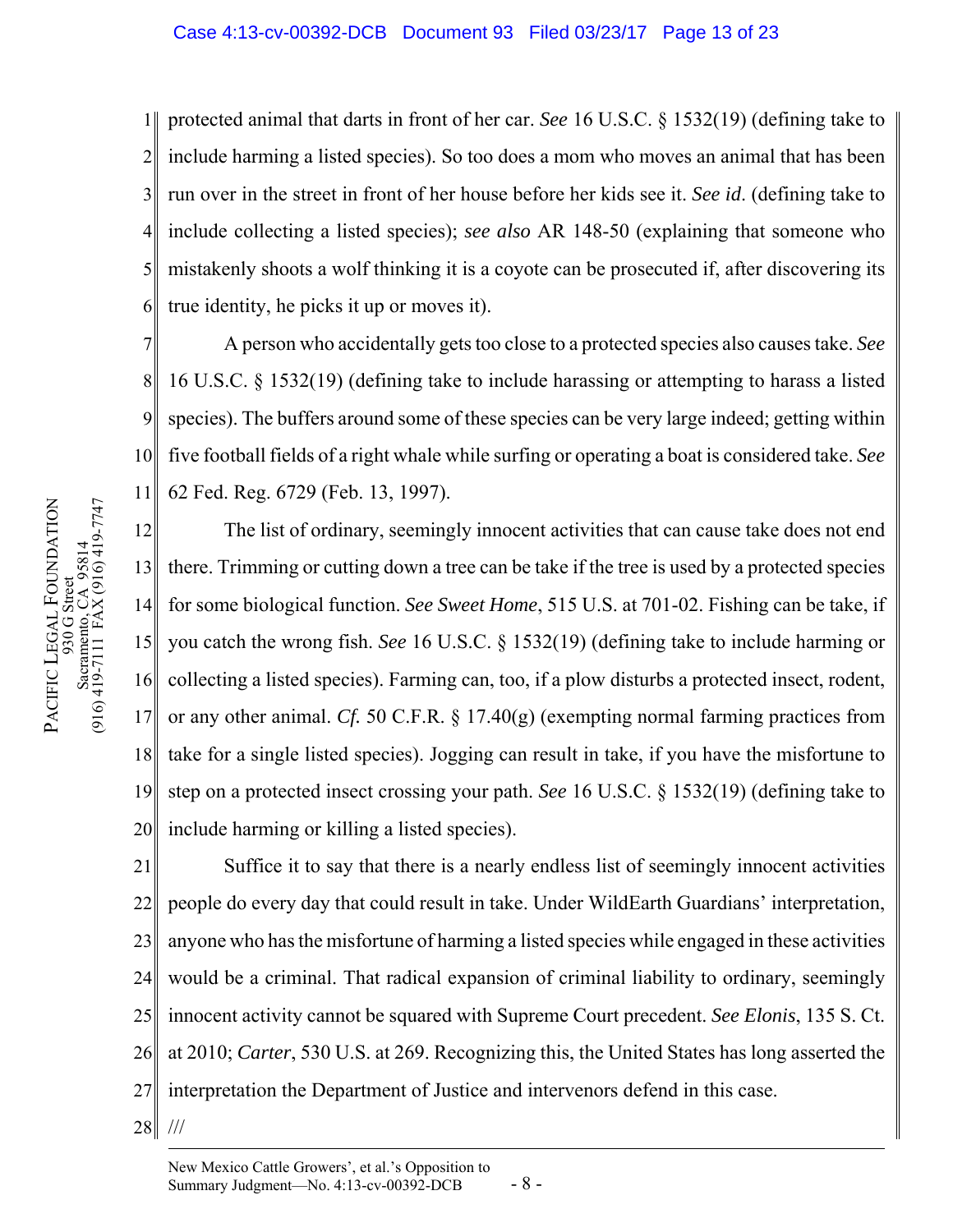### Case 4:13-cv-00392-DCB Document 93 Filed 03/23/17 Page 14 of 23

1 2 3 4 5 6 7 8 9 10 11 12 13 14 In the seminal Supreme Court case upholding the broad interpretation given to the take prohibition, the United States responded to the justices' concerns about the impacts of such a broad interpretation by relying on "knowingly" to shield innocent people from criminal punishment. *See* Transcript of Oral Argument, *Babbitt v. Sweet Home Chapter of Communities for a Great Oregon*, No. 94-859, 1995 WL 243452 (U.S. Apr. 17, 1995). Three years before the Ninth Circuit decided *McKittrick*, the Solicitor General represented to the Supreme Court that the United States' interpretation is exactly what it is today—that federal prosecutors must prove knowledge that take would result and the identity of the species that would be taken. *See id.* at \*5-6 ("[W]hat the person has to know is that his conduct will have the effect on the wildlife, but what—the only thing he doesn't have to know is that the species is listed, and that was what Congress was driving at by changing the mens rea requirement from wilful to knowingly."); *id*. at \*6 ("[W]ould [you] have to know, for example—if you drained a pond on your property, you'd have to know that there is a particular frog or whatever— MR. KNEEDLER: Right.").

15 16 17 18 19 20 21 22 23 24 25 26 27 28 This interpretation persuaded the Court, which upheld the broad interpretation of take. *Sweet Home*, 515 U.S. at 701-02. Both the majority and the dissent referenced the government's interpretation of "knowingly" in their opinions. *See id.* at 701-02 (criticizing the D.C. Circuit's narrow interpretation of "take" because "it ignored  $\S$  11's express provision that a 'knowing' action is enough"); *id.* at 722 (Scalia, J. dissenting) ("The hunter who shoots an elk in the mistaken belief that it is a mule deer has not knowingly violated [the take prohibition] . . . because he does not know what sort of animal he is shooting."). WildEarth Guardians attempts to have its cake and eat it too. It seeks to force the Department of Justice to abandon this long-standing interpretation of "knowingly," while keeping the broad definition of "take" upheld in *Sweet Home*. Under the Supreme Court's clear rule that *mens rea* protections should be interpreted broadly to ensure that seemingly innocent acts could not be criminal, WildEarth Guardians' desired result is untenable. Its interpretation could make someone a criminal for innocuous activities, like driving, jogging, or building a home, without any blameworthy state of mind.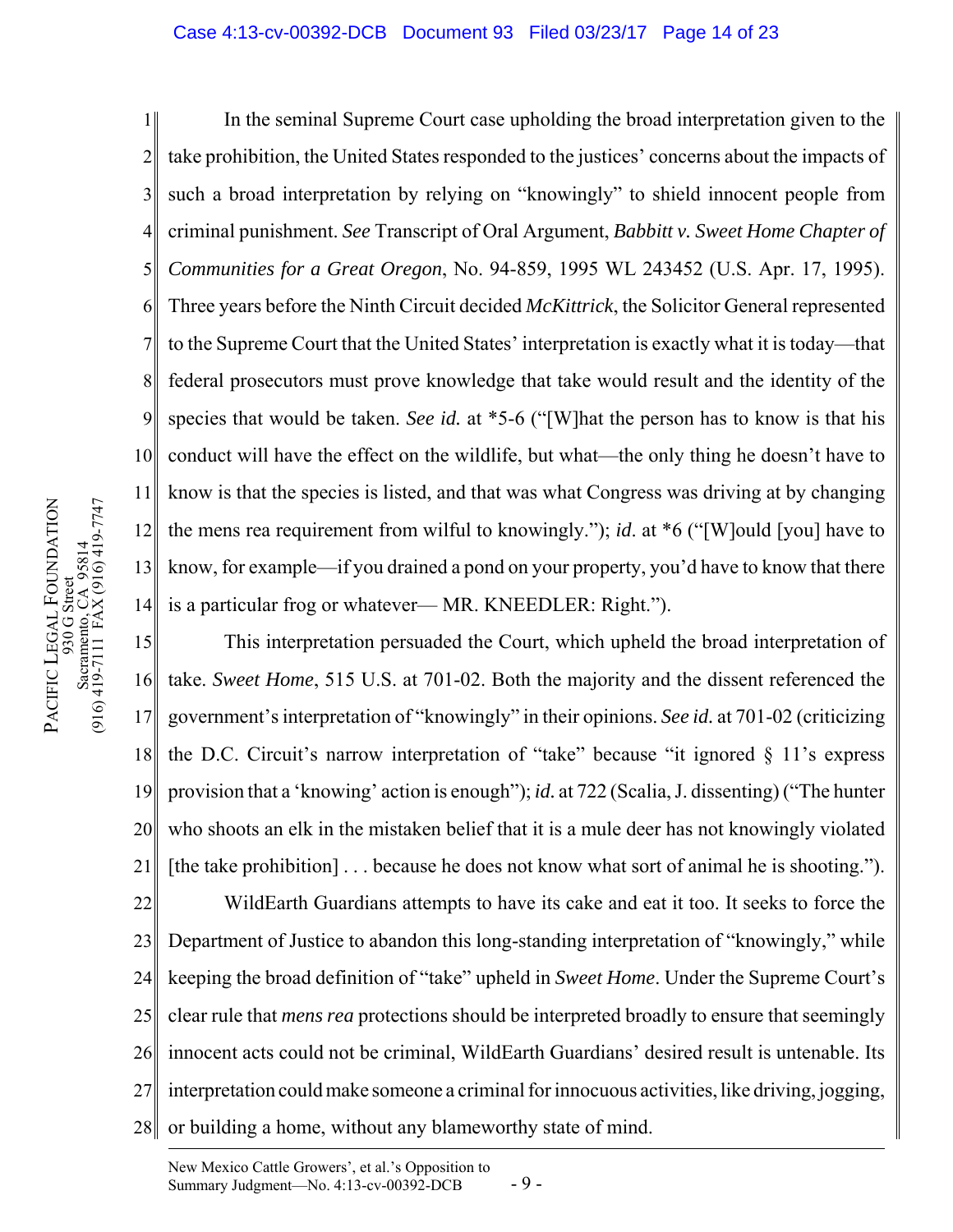#### 1 2 **B. Knowledge of the species taken is necessary to avoid criminalizing seemingly innocent conduct because of the long list of obscure listed species**

3 4 5 6 7 8 The take prohibition applies to a long list of obscure species that most people would have no hope of identifying. The list of species regularly changes, but there are approximately 1,500 species protected by the take prohibition today. *See* U.S. Fish & Wildlife Serv., ECOS: Environmental Conservation Online System, http://ecos.fws.gov/ecp (last visited Mar. 20, 2017). This list includes dozens of insects, spiders, rodents, and small birds. *See id.*

9 10 11 12 13 14 15 16 17 All but the most popular and charismatic of listed species are unknown to most people. While most may recognize the polar bear and manatee, few are likely to know the Delhi sands flower-loving fly, the bone cave harvestman (a cave-dwelling spider), the flat-spired three-toothed snail, or the dusky gopher frog. *See* 50 C.F.R. § 17.11(h) (list of all endangered and threatened wildlife). The Endangered Species Act implicitly recognizes that even enforcement officials cannot reasonably be expected to know how to identify every listed species. *See* 16 U.S.C. § 1533(e) (authorizing the listing of look-alike species where enforcement officials would have difficulty distinguishing them from endangered species).

18 19 20 21 22 23 24 If, as WildEarth Guardians argues, all that is required is that the defendant knowingly engaged in some act—or even that the defendant knowingly engaged in an act that could cause the take of something—the defendant would be in the same position as the druggist, apartment tenant, and FedEx courier that concerned the Supreme Court in *X-Citement Video*. *See* 513 U.S. at 69. Engaging in an act, even one that one knows is likely to harm some creature, is no more blameworthy than processing a roll of film or accepting or delivering a package. *See id*.

25 26 27 28 Anyone who builds a home on their private property surely knows that developing the land will make it less useful to birds who might otherwise have used it as a stopping point and will harm insects, rodents, and other animals living in the soil. *Cf. GDF Realty*, 326 F.3d 622. Nonetheless homes are built every day without being considered morally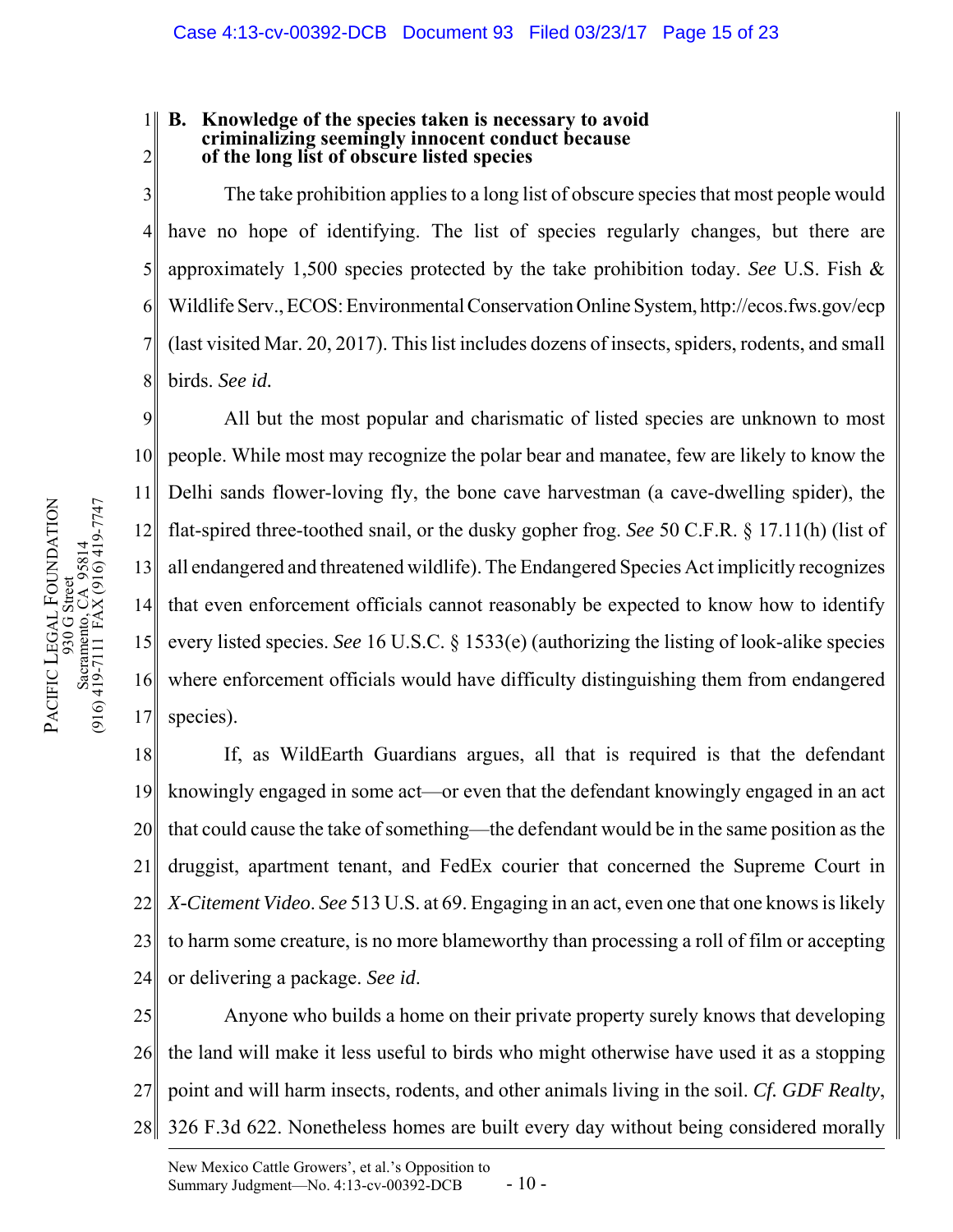## Case 4:13-cv-00392-DCB Document 93 Filed 03/23/17 Page 16 of 23

1 2 3 4 5 6 blameworthy. Similarly, anyone who has ever hand-washed a car knows that driving harms insects unfortunate enough to be in the same place at the same time as the moving vehicle. Nevertheless, driving is commonplace and seemingly innocent. Even hunting is perfectly lawful when pursuing legitimate prey. *See* Dr. John S. Baker Jr. & William J. Haun, *The "Mens Rea" Component Within the Issue of the Over-Federalization of Crime*, 14 Engage: J. Federalist Soc'y Prac. Groups 24, 26 (2013).

7 8 9 10 11 12 13 14 15 16 17 18 19 20 The only way to avoid criminalizing this ordinary, seemingly innocent activity, as Supreme Court precedent requires, is to follow the rule that the statute's "knowingly" requirement applies to every element of the offense. *See Elonis*, 135 S. Ct. at 2010; *Dixon*, 548 U.S. at 5; *Carter*, 530 U.S. at 269. Although much of the briefing in this case is devoted to prosecutorial discretion, the Court should keep in mind that this discretion cannot be relied upon to avoid this problem. *See Lambert*, 355 U.S. at 229-30. The statute must be interpreted to ensure that prosecutors do not have discretion to criminally punish seemingly innocent conduct. *See id.* Although eroding the statute's *mens rea* protections may make prosecutors' jobs easier, the law continues to respect Blackstone's principle that "it is better that ten guilty persons escape, than that one innocent suffer." 4 Blackstone, *Commentaries on the Laws of England* 352 (1769). This principle is given effect by the Supreme Court's insistence that *mens rea* requirements be interpreted broadly to ensure that ordinary, seemingly innocent acts cannot be criminally punished. *See Elonis*, 135 S. Ct. at 2010; *Carter*, 530 U.S. at 269.

- 21
- 22
- 23

**The Case on Which Wildearth Guardians Relies Is Irreconcilable with Supreme Court Precedent**

**II**

24 25 26 27 Despite the rule that *mens rea* protections must be broadly interpreted to apply to every element of the offense, the Ninth Circuit adopted a contrary interpretation of the provision at issue here in *McKittrick*. 142 F.3d at 1176-77. WildEarth Guardians hangs its ///

28 ///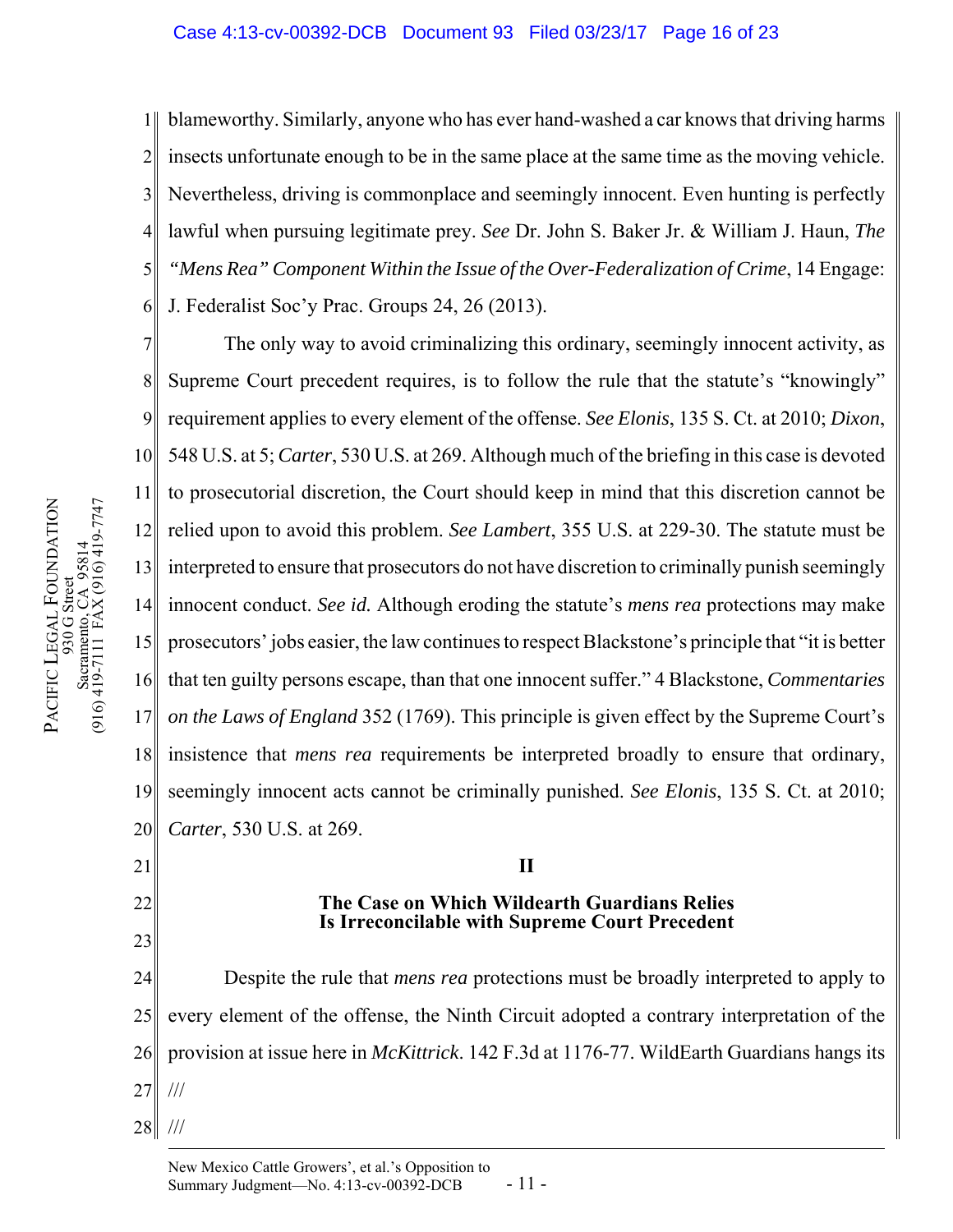## Case 4:13-cv-00392-DCB Document 93 Filed 03/23/17 Page 17 of 23

1 2 3 case on this precedent.<sup>3</sup> To be binding, however, that decision must be reconcilable with subsequent Supreme Court precedent. *See Miller v. Gammie*, 335 F.3d 889, 893, 899-900 (9th Cir. 2003) (*en banc*). It isn't.

4 5 6 7 8 9 10 11 12 13 14 15 It is difficult to imagine the Ninth Circuit reaching the same result today that it reached in *McKittrick*, considering the government's longstanding, contrary interpretation and the Supreme Court precedent discussed above. *McKittrick* is plainly irreconcilable with settled law. It holds that "knowingly" in the Endangered Species Act's criminal provision only requires that a defendant knowingly engaged in some act that caused take: knowledge of the species that would be taken is not required. *See McKittrick*, 142 F.3d at 1176-77. As explained, this interpretation would criminalize a wide swath of ordinary, seemingly innocent conduct and cannot be reconciled with Supreme Court precedent. The Ninth Circuit's opinion does not refer to any of the contrary Supreme Court precedent or offer any justification why knowledge of every element of the offense is not required. Nor does it address the problem of the wide range of seemingly innocent conduct its interpretation would criminalize.

16 17 18 19 20 21 22 The only argument the Ninth Circuit's opinion offers to justify the result reached is that Congress changed the *mens rea* requirement from "willfully" to "knowingly," making take a general intent rather than a specific intent crime. *See id*. But as the Department of Justice explains in its brief, this is a red herring, as its interpretation is entirely consistent with take being a general intent crime. *See* DOJ Br. at 23. The difference between the two types of crimes is whether the defendant's conscious purpose was to cause the forbidden effect (specific intent) or not (general intent). *See Dixon*, 548 U.S. at 5-6 (distinguishing

23

28 by the Supreme Court as WildEarth Guardians interprets them, they are not persuasive. none of these cases are binding on this Court and, since they contravene the rule laid down

<sup>24</sup> 25 <sup>3</sup> As WildEarth Guardians' brief implicitly shows, few courts have interpreted this provision. In addition to *McKittrick*, WildEarth Guardians cites decisions from the Fifth Circuit and two district courts. *See United States v. Nguyen*, 916 F.2d 1016 (5th Cir. 1990);

<sup>26</sup>  $\,$  667 F. Supp. 1485, 1492 (S.D. Fla. 1987). As the Department of Justice has pointed out, the *United States v. St. Onge*, 676 F. Supp. 1044, 1045 (D. Mont. 1988); *United States v. Billie*,

<sup>27</sup> Fifth Circuit opinion says nothing about the question at issue here, focusing instead on whether knowledge that a species is listed is required. *See* DOJ Br. at 27. Additionally,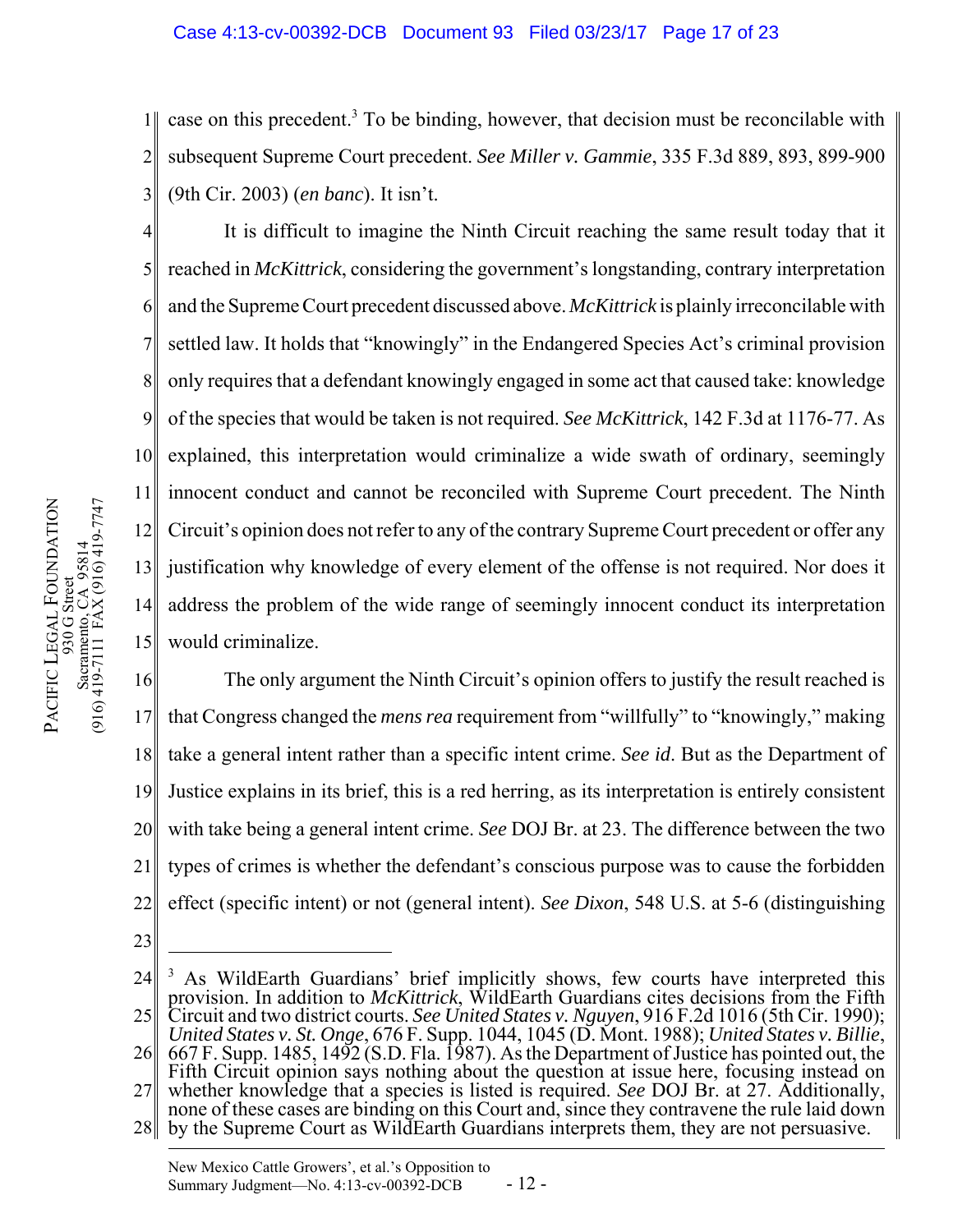1 2 3 4 5 "knowingly" and "willfully"). A person who incidentally causes take while engaged in an action that he knows will cause the take of a particular species has committed a general intent crime, but not a specific intent one. Because it allows convictions in these circumstances, the McKittrick Memorandum is entirely consistent with take being a general intent crime. *See* DOJ Br. at 23.

6 7 8 9 10 WildEarth Guardians offers no argument to reconcile the Ninth Circuit's reasoning in *McKittrick* with Supreme Court precedent. Instead, it attempts to get around the unavoidable conflict by offering several potential distinctions which, in its view, would allow a Court to reach the same result today. *See* Pl. Mem. for Summ. J. at 20-25. None of these distinctions appear in *McKittrick.*

11 12 13 14 15 16 This is not how the Ninth Circuit requires courts to determine whether circuit precedent irreconcilably conflicts with Supreme Court precedent. As the Ninth Circuit held in *Miller*, Supreme Court precedent is controlling even where the issues are not identical and the circuit precedent is more on point, so long as "the reasoning or theory of [the] prior circuit authority is clearly irreconcilable with the reasoning or theory of intervening higher authority." 335 F.3d at 893, 899-900.

17 18 19 20 21 22 23 24 25 26 Therefore, the critical question is whether the actual reasoning of the circuit decision conflicts with Supreme Court precedent, not whether some unidentified distinction might allow the court to reach the same result. *See id.* If the decisions conflict, "district courts 'should consider themselves bound by the intervening higher authority and reject the prior opinion of . . . [the Ninth Circuit] as having been effectively overruled.'" *Barapind v. Enomoto*, 400 F.3d 744, 751 n.8 (9th Cir. 2005) (quoting *Miller*, 335 F.3d at 900). The Ninth Circuit's rationale in *McKittrick* irreconcilably conflicts with the rule that "knowingly" applies to every element of the offense and therefore this Court is bound by the intervening higher authority. *See Elonis*, 135 S. Ct. at 2010; *Carter*, 530 U.S. at 269. ///

- 27 ///
- 28 ///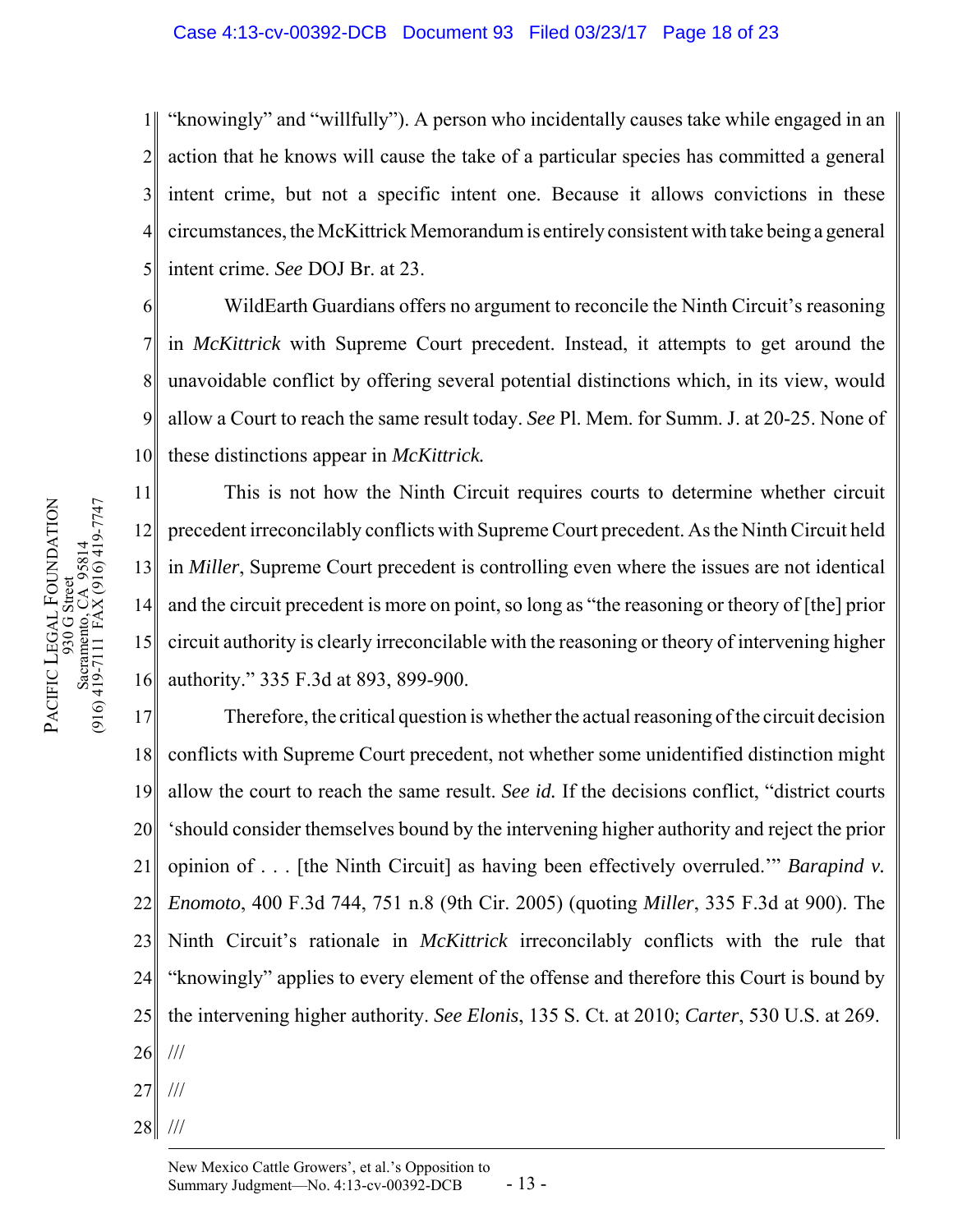### Case 4:13-cv-00392-DCB Document 93 Filed 03/23/17 Page 19 of 23

1 2 3 4 Setting this problem to one side, WildEarth Guardians' proffered distinctions also fail as a matter of law. It offers two possible distinctions: (1) that take is "only" punishable by up to one year in prison; and (2) *Elonis* says there may be cases where knowingly engaging in an act would be enough. Neither of these can withstand scrutiny.

5 6 7 8 9 10 11 12 13 14 15 16 First, Supreme Court precedent does not support the notion that *mens rea* protections can be read out of a statute so long as the punishment is only one year imprisonment. Instead, it has only cited the severity of punishment as an additional reason to broadly read these protections into a statute that is otherwise silent. *See Staples*, 511 U.S. at 619. Furthermore, WildEarth Guardians' argument would invite much mischief. Congress could break traditional crimes into several individual steps, each punishable as a misdemeanor, and thereby avoid the rule requiring *mens rea* protections to be broadly applicable. The McKittrick Memorandum explains why the broad take prohibition leads to a similar problem. A person who accidently harms a species, then moves it, has not violated the prohibition once but twice. *See* AR 148-50. In light of the wide variety of seemingly innocent activities implicated by this broad prohibition, the take prohibition is subject to the background rule requiring the *mens rea* protection to apply to every element of the offense.

17 18 19 20 21 22 Second, WildEarth Guardians' reliance on *Elonis*'s exception is misplaced. Although *Elonis* acknowledges an exception, it sets narrow limits on it. *See Elonis*, 135 S. Ct. at 2010. WildEarth Guardians offers no argument for why the take prohibition fits this narrow exception and any argument it might have made is therefore waived. *See Zango, Inc. v. Kaspersky Lab, Inc.*, 568 F.3d 1169, 1177 (9th Cir. 2009) (an argument not raised until the reply brief is waived).

23 24 25 26 27 28 Furthermore, the take prohibition does not fit within this narrow exception. As the Department of Justice has explained, the exception only applies where a statute omits *mens rea* protection. DOJ Br. at 24-25. It does not apply where, as here, Congress expressly limited criminal convictions to knowing violations. An additional reason the exception does not support WildEarth Guardians' position is that it only applies when knowingly engaging in an act is, on its own, sufficient "to separate wrongful conduct from 'otherwise innocent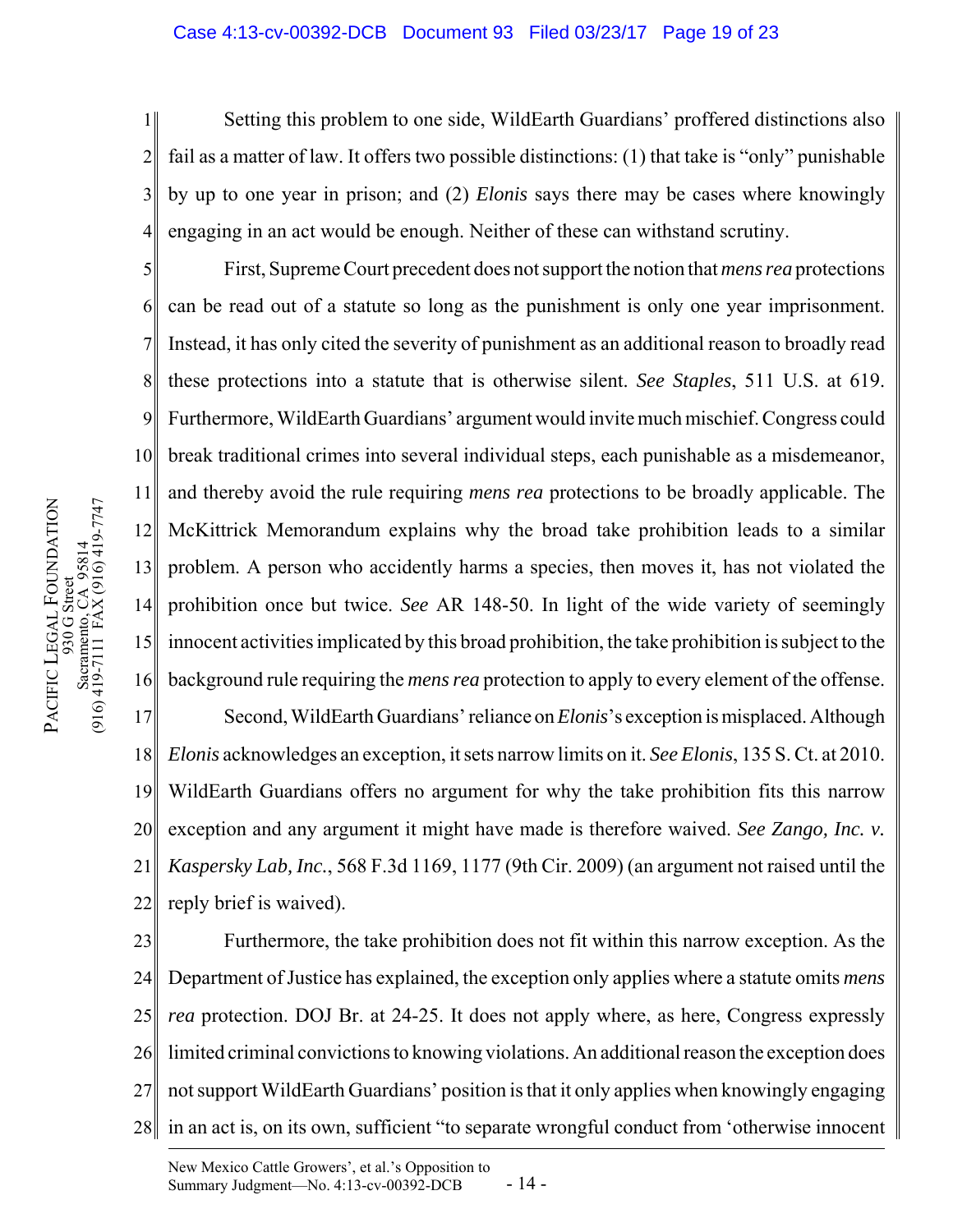1 2 3 4 5 6 7 conduct.'" *Elonis*, 135 S. Ct. at 2010 (quoting *Carter*, 530 U.S. at 269). As explained above, the broad definition of take and the long list of obscure species covered by it subjects a wide variety of otherwise innocent conduct to potential criminal punishment, unless knowledge of each element of the offense is required. WildEarth Guardians has made no attempt to show that its miserly interpretation of the knowledge requirement is sufficient to exclude otherwise innocent conduct from the prohibition. Therefore, this exception does not apply here.

# **III**

# **Wildearth Guardians' Policy Concerns Are Addressed Through the Statute's Other Provisions**

11 12 13 14 15 16 17 18 19 20 21 22 Although WildEarth Guardians' legal case lacks merit, its policy concerns are sympathetic. Fortunately, Congress provided many other means to address these concerns, without reading "knowingly" out of the statute. *See Gypsum*, 438 U.S. at 442 (citing the availability of alternative remedies in support of its refusal to erode *mens rea* protections). The Endangered Species Act permits the listing of species that "so closely resemble" a listed species that it is difficult to distinguish them, if it would facilitate protection of the endangered species. 16 U.S.C. § 1533(e); *see Illinois Commercial Fishing Ass'n v. Salazar*, 867 F. Supp. 2d 108, 114-19 (D.D.C. 2012). The statute provides clear criteria for the U.S. Fish and Wildlife Service to make that determination with and, if it proceeds with the listing, the Service can tailor the take prohibition's application to the look-alike species to avoid unnecessarily criminalizing innocent activity. *See* 16 U.S.C. § 1533(e); *Illinois Commercial Fishing Ass'n*, 867 F. Supp. 2d at 118-19.

23 24 25 26 27 28 The statute also permits any interested person, including environmental groups like WildEarth Guardians, to seek an injunction against take even if not caused knowingly. 16 U.S.C. § 1540(g). If an injunction were sought against someone, regardless of whether it was obtained, any future claim of ignorance about the species would be dubious. *See* Transcript of Oral Argument, *Sweet Home*, 1995 WL 243452, at \*54-55 ("[W]ouldn't you be in court getting the injunction, and you'd tell the person . . . that if he cuts down the tree,

8

9

10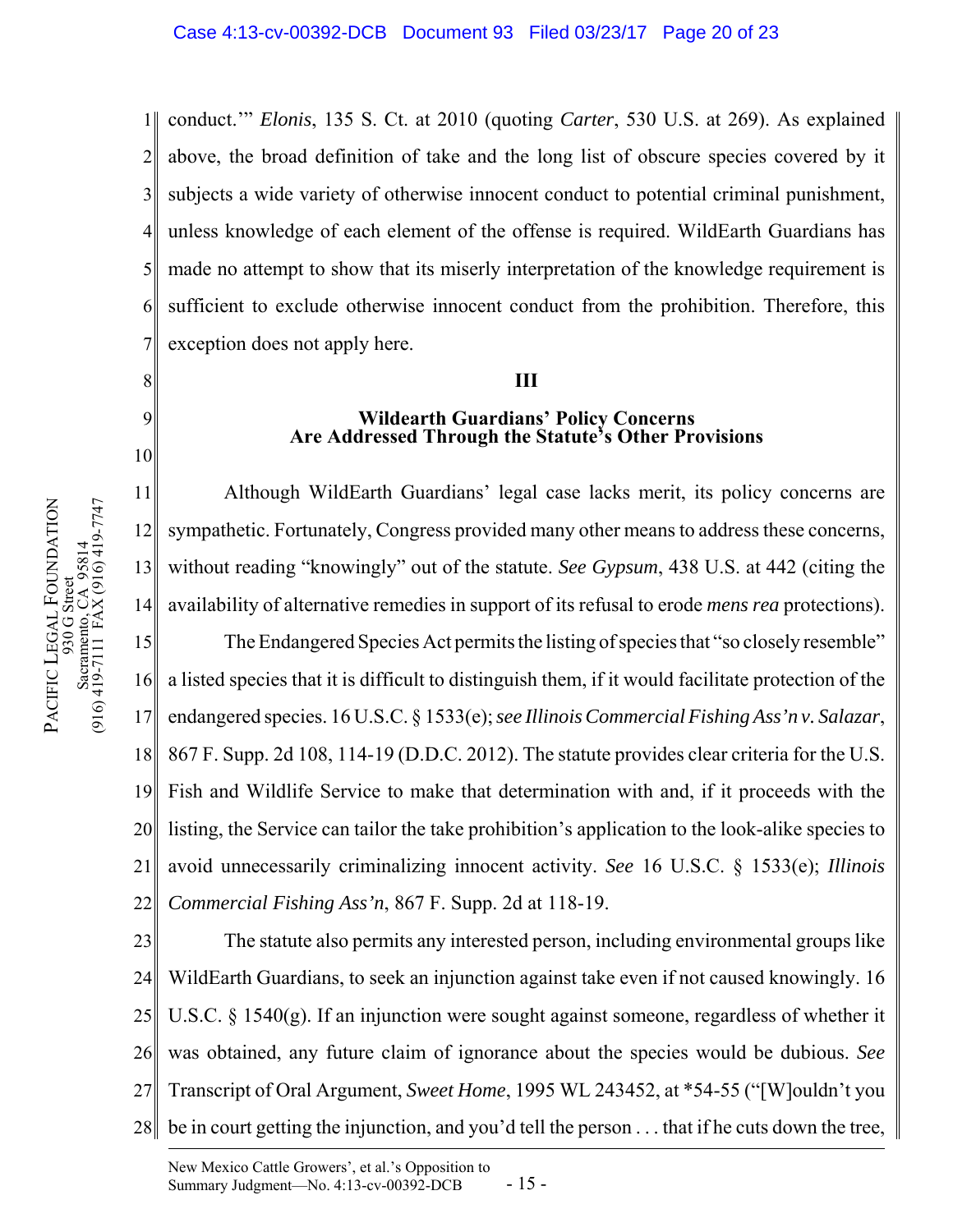### Case 4:13-cv-00392-DCB Document 93 Filed 03/23/17 Page 21 of 23

1 2 3 4 5 6 7 8 it's going to kill the koala bear . . . and by that time he'd know it."). Congress' choice to require knowledge for criminal liability but not for injunctions shows that it intended to impose a higher standard for the former. *See* 16 U.S.C. § 1540. But WildEarth Guardians' interpretation conflates the two standards, reducing the difference in language to surplussage. *See Boise Cascade Corp. v. EPA*, 942 F.2d 1427, 1432 (9th Cir. 1991) ("[W]e must interpret statutes as a whole, giving effect to each word and making every effort not to interpret a provision in a manner that renders other provisions of the same statute inconsistent, meaningless, or superfluous."); *see also Gypsum*, 438 U.S. at 442.

9 10 11 12 13 14 15 16 17 18 The statute also addresses WildEarth Guardians' policy concerns directly through its penalty provisions, which impose escalating punishments based on the seriousness of the violation. The most serious punishments (\$100,000 in fines and imprisonment) are reserved for knowing violations under the provision at issue in this case. 16 U.S.C.  $\S 1540(b)(1)$ . Less serious violations—including take that is not caused "knowingly"—are punished by a \$1,270 fine assessed on a strict liability basis. 16 U.S.C. § 1540(a)(1). This penalty can be assessed against anyone who inadvertently takes a listed species without knowing the identity of the species. *See id.* WildEarth Guardians' interpretation of "knowingly" would impermissibly render this provision redundant. *See Boise Cascade Corp.* 942 F.2d at 1432; *see also Gypsum*, 438 U.S. at 442.

# **Conclusion**

20 21 22 23 24 25 26 27 Admirably, the Department of Justice has acquiesced to Supreme Court precedent limiting its power to stretch the criminal law. But no good deed goes unpunished. WildEarth Guardians challenges that legally compelled interpretation on policy grounds and as inconsistent with a two-decade old Ninth Circuit decision. As explained, that decision is clearly irreconcilable with Supreme Court precedent. Thus, this Court must follow the controlling Supreme Court precedent, not the eclipsed Ninth Circuit decision. As the United States has interpreted the statute for more than two decades, a person "knowingly" takes ///

28 ///

19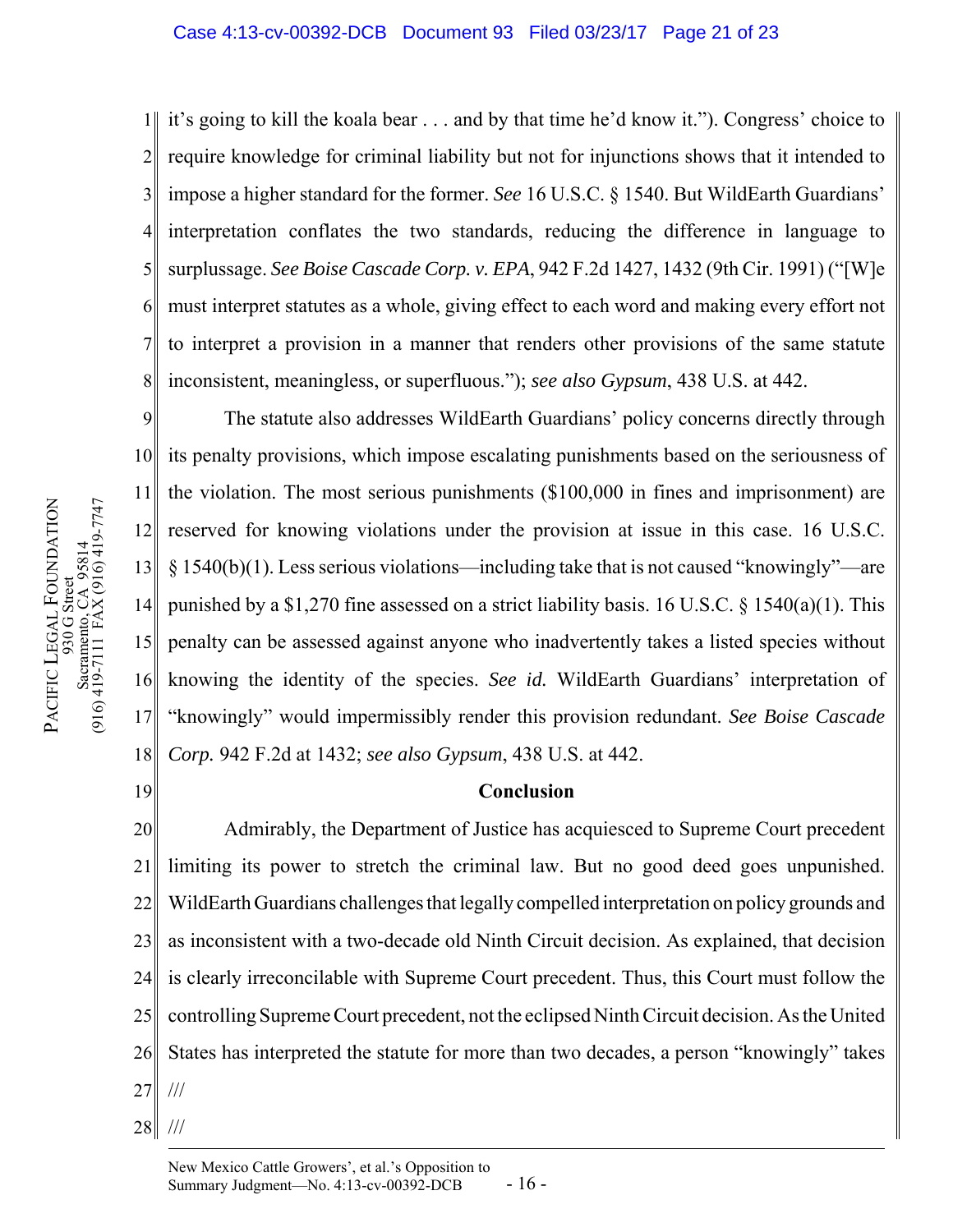## Case 4:13-cv-00392-DCB Document 93 Filed 03/23/17 Page 22 of 23



PACIFIC

LEGAL

930 G Street Sacramento, CA 95814